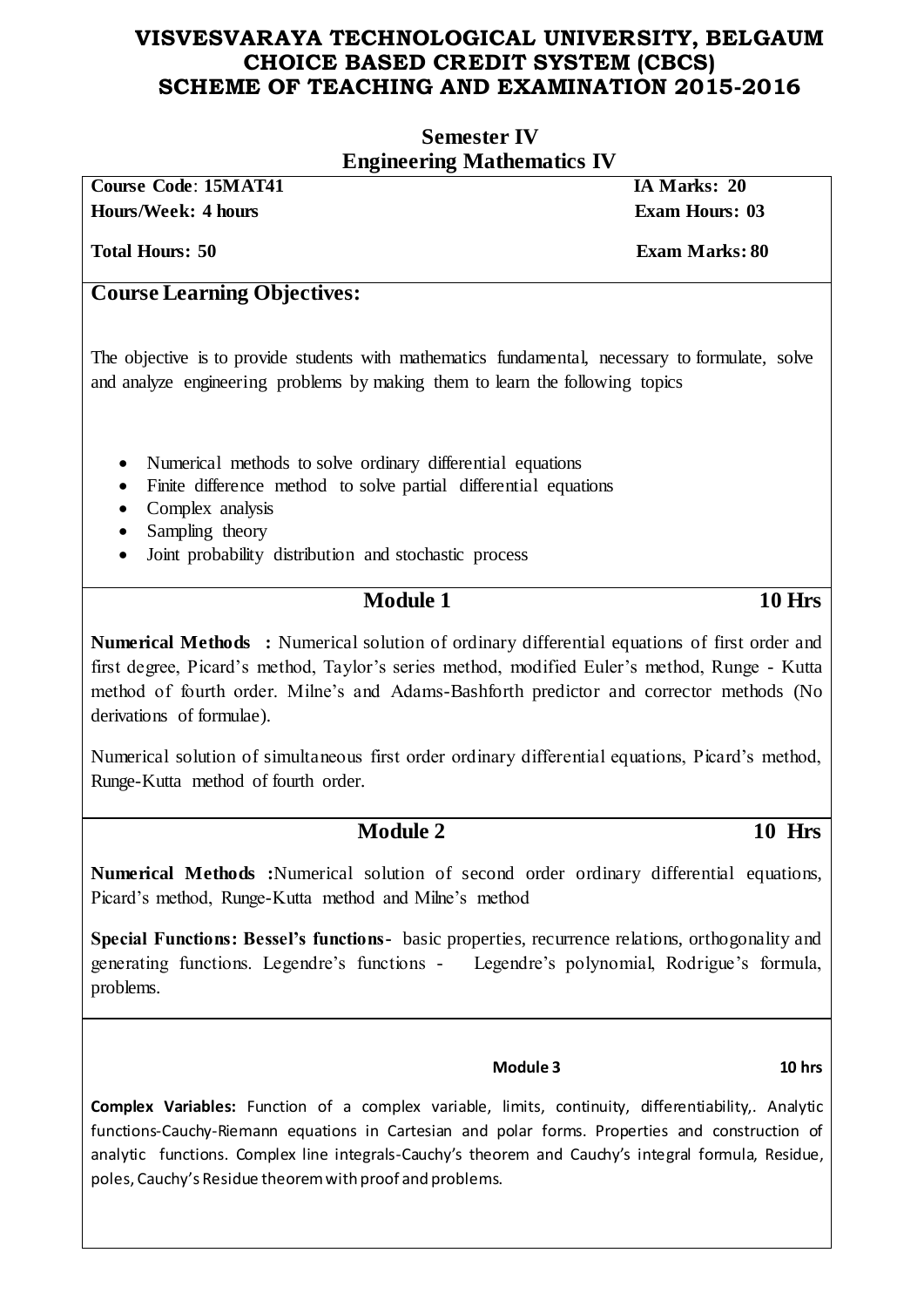**Transformations:** Conformal transformations, discussion of transformations: $w = z^2$ ,  $w = e^z$ ,  $(a^2/z)$  and bilinear transformations.

**Module 4 10 hrs**

**Probability Distributions:** Random variables(discrete and continuous), probability functions. Binomial distribution, Poisson distribution**,** geometric distribution, uniform distribution, Exponential and normal distributions, Problems.

**Joint probability distribution:** Joint Probability distribution for two variables, expectation, covariance, correlation coefficient.

**Module 5 10 hrs**

**Sampling Theory:** Sampling, Sampling distributions, standard error, test of hypothesis for means and proportions, confidence limits for means, student's t-distribution, Chi-square distribution as a test of goodness of fit.

#### **Stochastic process**

Stochastic process, probability vector, stochastic matrices, fixed points, regular stochastic matrices, Markov chains, higher transition probability.

#### **Course outcomes:**

At the end of the course student will be able to:

- 1. Use appropriate numerical methods to solve first and second order ordinary differential equations.
- 2. Use Bessel's and Legendre's function which often arises when a problem possesses axial and spherical symmetry, such as in quantum mechanics, electromagnetic theory, hydrodynamics and heat conduction.
- 3. State and prove Cauchy's theorem and its consequences including Cauchy's integral formula, compute residues and apply the residue theorem to evaluate integrals.
- 4. Analyze, interpret, and evaluate scientific hypotheses and theories using rigorous statistical methods .

**TEXT BOOKS:**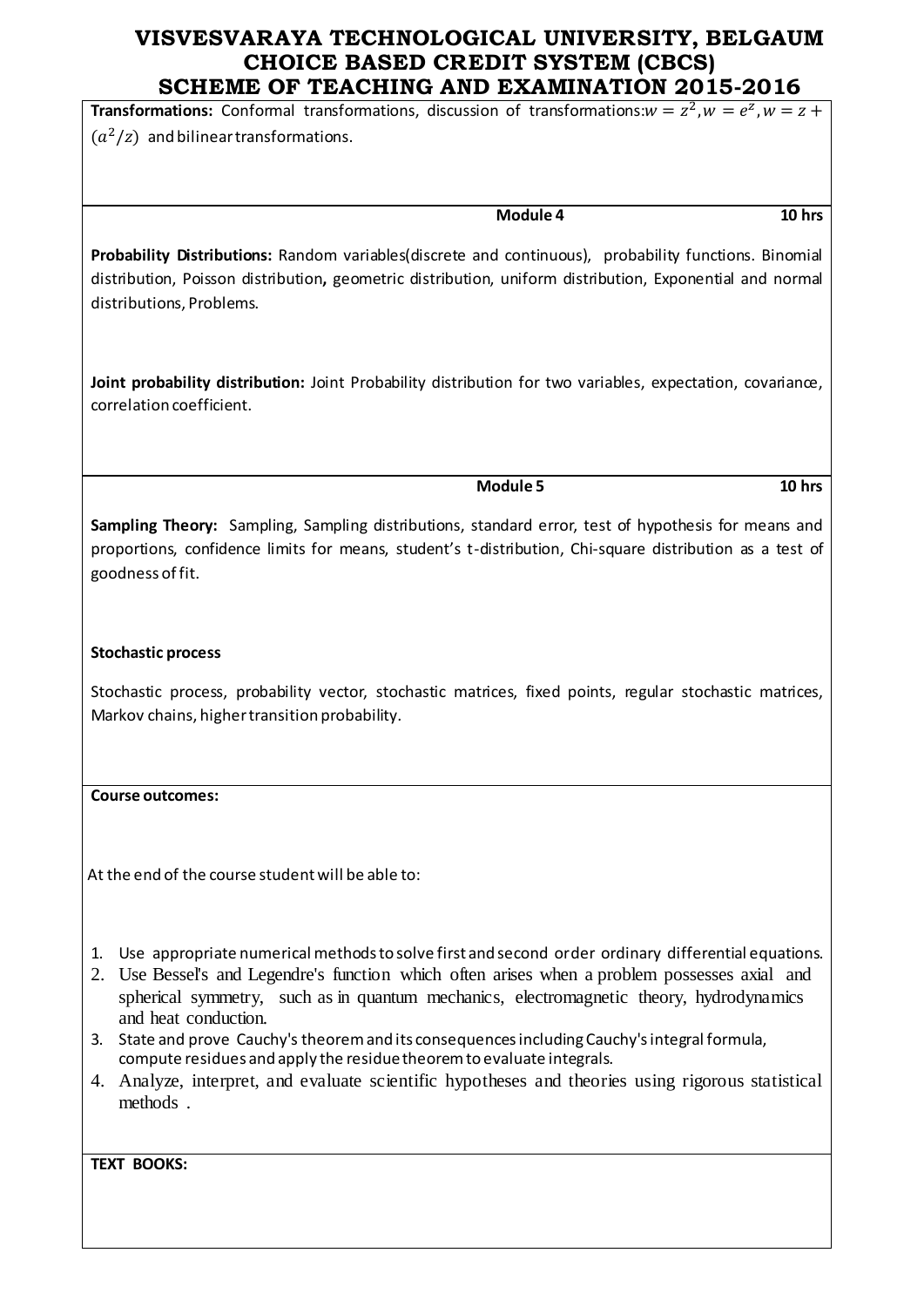1. B.V.Ramana "Higher Engineering Mathematics" Tata Mc Graw-Hill, 2006

2. B.S. Grewal – "Higher Engineering Mathematics", Khanna Publishers, 42<sup>nd</sup> Edition, 2013,

#### **REFERENCE BOOKS**

- 1. N P Bali and Manish Goyal, "A text book of Engineering mathematics" , Laxmi publications, latest edition.
- 2. Kreyszig, "Advanced Engineering Mathematics " 9th edition, Wiley, 2013<br>
3. H. K Dass and Er. Rajnish Verma , "Higher Engineering Mathematics", S. Chand
- 3. H. K Dass and Er. Rajnish Verma, "Higher Engineering Mathematics", publishing,  $1<sup>st</sup>$  edition, 2011.

| <b>Aerodynamics-I</b>                             |               |                 |    |  |  |
|---------------------------------------------------|---------------|-----------------|----|--|--|
| [As per Choice Based Credit System (CBCS) scheme] |               |                 |    |  |  |
|                                                   | SEMESTER-IV   |                 |    |  |  |
| Subject Code                                      | <b>15AE42</b> | <b>IA Marks</b> | 20 |  |  |
| Number<br>of<br>Lecture<br>Hours/Week             | 04            | Exam Hours      | 03 |  |  |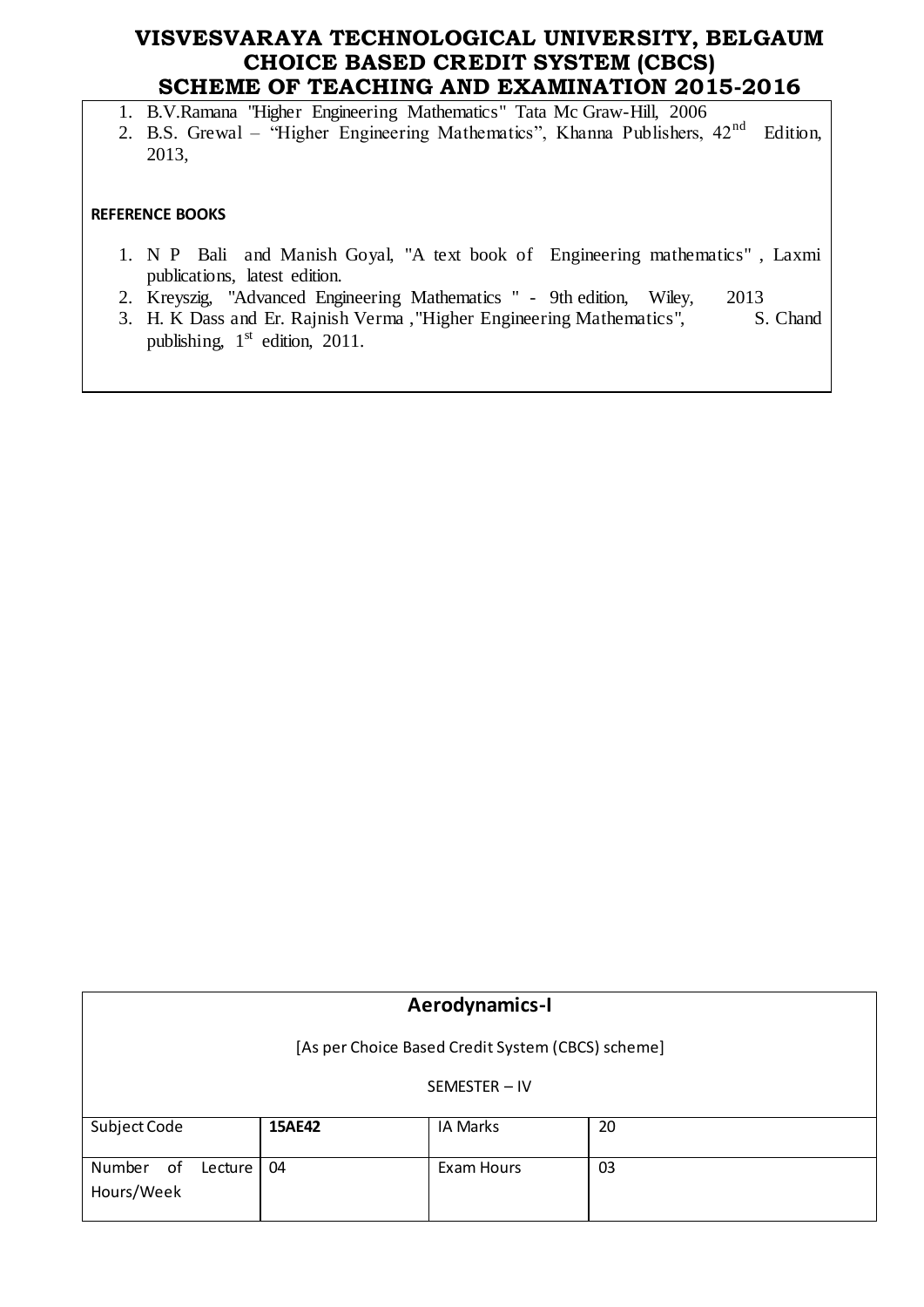| of I                                                                                       |            |                | SCHEME OF TEACHING AND EAAMINATION 2013-2010                                                    |         |                 |                 |
|--------------------------------------------------------------------------------------------|------------|----------------|-------------------------------------------------------------------------------------------------|---------|-----------------|-----------------|
| Total<br>Number<br>Lecture Hours                                                           | 50         |                | Exam Marks                                                                                      | 80      |                 |                 |
|                                                                                            |            |                |                                                                                                 |         |                 |                 |
|                                                                                            |            |                | CREDITS-04                                                                                      |         |                 |                 |
|                                                                                            |            |                |                                                                                                 |         |                 |                 |
| Course objectives: This course will enable students to                                     |            |                |                                                                                                 |         |                 |                 |
|                                                                                            |            |                |                                                                                                 |         |                 |                 |
|                                                                                            |            |                |                                                                                                 |         |                 |                 |
| 1.                                                                                         |            |                | Understand the basics of fluid mechanics as a prerequisite to Aerodynamics                      |         |                 |                 |
| 2.                                                                                         |            |                | Acquire knowledge on typical airfoil characteristics and two-dimensional flows over airfoil and |         |                 |                 |
| study the incompressible over finite wings                                                 |            |                |                                                                                                 |         |                 |                 |
| 3. Assimilate the understanding of application of finite wing theory and high lift systems |            |                |                                                                                                 |         |                 |                 |
|                                                                                            |            |                |                                                                                                 |         |                 |                 |
|                                                                                            |            |                |                                                                                                 |         |                 | <b>Revised</b>  |
|                                                                                            |            | <b>Modules</b> |                                                                                                 |         | <b>Teaching</b> | Bloom's         |
|                                                                                            |            |                |                                                                                                 |         | <b>Hours</b>    | <b>Taxonomy</b> |
|                                                                                            |            |                |                                                                                                 |         |                 | (RBT) Level     |
| Module-1                                                                                   |            |                |                                                                                                 |         |                 |                 |
|                                                                                            |            |                |                                                                                                 |         |                 |                 |
|                                                                                            |            |                |                                                                                                 |         | 10 Hours        | L1, L2          |
|                                                                                            |            |                |                                                                                                 |         |                 |                 |
| <b>Review of Basic Fluid Mechanics</b>                                                     |            |                |                                                                                                 |         |                 |                 |
| Continuity, momentum and energy equation, Control volume approach to                       |            |                |                                                                                                 |         |                 |                 |
| Continuity, momentum and energy equation, Types of flow, pathlines,                        |            |                |                                                                                                 |         |                 |                 |
| streamlines, and streaklines, units and dimensions, inviscid and viscous flows,            |            |                |                                                                                                 |         |                 |                 |
| compressibility, Mach number regimes. Vorticity, Angular velocity, Stream                  |            |                |                                                                                                 |         |                 |                 |
| function, velocity potential function, Circulation, Numericals, Mach cone and              |            |                |                                                                                                 |         |                 |                 |
| Mach angle, Speed of sound.                                                                |            |                |                                                                                                 |         |                 |                 |
|                                                                                            |            |                |                                                                                                 |         |                 |                 |
| <b>Module -2</b>                                                                           |            |                |                                                                                                 |         | 10 Hours        | L1, L2          |
|                                                                                            |            |                |                                                                                                 |         |                 |                 |
| <b>Airfoil Characteristics</b>                                                             |            |                |                                                                                                 |         |                 |                 |
| Fundamental<br>aerodynamic                                                                 | variables, | Airfoil        | nomendature,                                                                                    | airfoil |                 |                 |
| characteristics. wing planform geometry, aerodynamic forces and moments,                   |            |                |                                                                                                 |         |                 |                 |
| centre of pressure, pressure coefficient, aerodynamic center, calculation of               |            |                |                                                                                                 |         |                 |                 |
| airfoil lift and drag from measured surface pressure distributions, typical                |            |                |                                                                                                 |         |                 |                 |
| airfoil aerodynamic characteristics at low speeds. Types of drag-Definitions.              |            |                |                                                                                                 |         |                 |                 |
|                                                                                            |            |                |                                                                                                 |         |                 |                 |
|                                                                                            |            |                |                                                                                                 |         |                 |                 |
|                                                                                            |            |                |                                                                                                 |         |                 |                 |
| Module-3                                                                                   |            |                |                                                                                                 |         | 10 Hours        | L1, L2, L3, L4, |
|                                                                                            |            |                |                                                                                                 |         |                 | L5              |
|                                                                                            |            |                |                                                                                                 |         |                 |                 |
| Two Dimensional Flows & Incompressible Flow Over Airfoil                                   |            |                |                                                                                                 |         |                 |                 |
| Uniform flow, Source flow, Sink flow, Combination of a uniform flow with                   |            |                |                                                                                                 |         |                 |                 |
| source and sink. Doublet flow. Non-lifting flow over a circular cylinder.                  |            |                |                                                                                                 |         |                 |                 |
|                                                                                            |            |                |                                                                                                 |         |                 |                 |
| Vortex flow. Lifting flow over a circular cylinder. Kutta-Joukowski theorem                |            |                |                                                                                                 |         |                 |                 |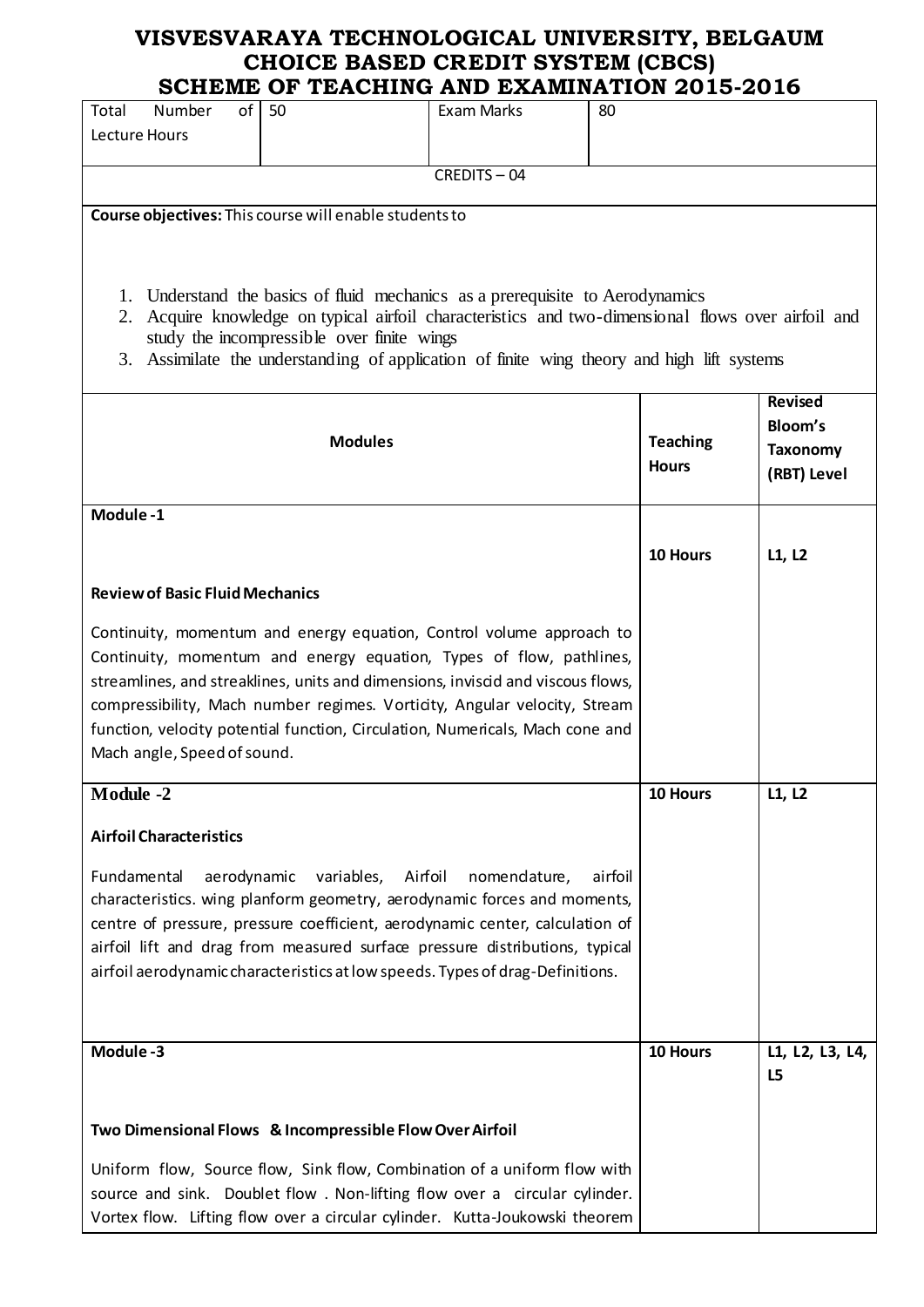| and generation of Lift, D'Alembert's paradox, Numericals,                                                                                                                                                                                                                                                                                                                                                                                                                                                                                   |          |            |
|---------------------------------------------------------------------------------------------------------------------------------------------------------------------------------------------------------------------------------------------------------------------------------------------------------------------------------------------------------------------------------------------------------------------------------------------------------------------------------------------------------------------------------------------|----------|------------|
| Incompressible flow over airfoils: Kelvin's circulation theorem and the<br>starting vortex, vortex sheet, Kutta condition, Classical thin airfoil theory for<br>symmetric and cambered airfoils. Kutta-Joukowski theorem and generation of<br>Lift, Numericals.                                                                                                                                                                                                                                                                             |          |            |
| Module-4                                                                                                                                                                                                                                                                                                                                                                                                                                                                                                                                    | 10 Hours | L1, L2     |
| <b>Incompressible Flow Over Finite Wings</b><br>Biot-Savart law and Helmholtz's theorems, Vortex filament: Infinite and<br>semi-infinite vortex filament, Induced velocity. Prandtl's classical lifting line<br>theory: Downwash and induced drag. Elliptical and modified elliptical lift<br>distribution. Lift distribution on wings. Limitations of Prandtl's lifting line                                                                                                                                                               |          |            |
| theory. Extended lifting line theory- lifting surface theory, vortex lattice<br>method for wings. Lift, drag and moment characteristics of complete airplane.                                                                                                                                                                                                                                                                                                                                                                               |          |            |
| Module -5                                                                                                                                                                                                                                                                                                                                                                                                                                                                                                                                   | 10 Hours | L1, L2, L3 |
| Applications of Finite Wing Theory & High Lift Systems                                                                                                                                                                                                                                                                                                                                                                                                                                                                                      |          |            |
| Simplified horse-shoe vortex model, formation flight, influence of downwash                                                                                                                                                                                                                                                                                                                                                                                                                                                                 |          |            |
| on tail plane, ground effects. Swept wings: Introduction to sweep effects,<br>swept wings, pressure coefficient, typical aerodynamic characteristics,<br>Subsonic and Supersonic leading edges. Introduction to high-lift systems,<br>flaps, leading-edge slats and typical high - lift characteristics. critical Mach<br>numbers, Lift and drag divergence, shock induced separation, Effects of<br>thickness, camber and aspect ratio of wings, Transonic area rule, Tip effects.<br>Introduction to Source panel & vortex latice method. |          |            |
| <b>Course outcomes:</b>                                                                                                                                                                                                                                                                                                                                                                                                                                                                                                                     |          |            |

**Graduate Attributes (as per NBA):**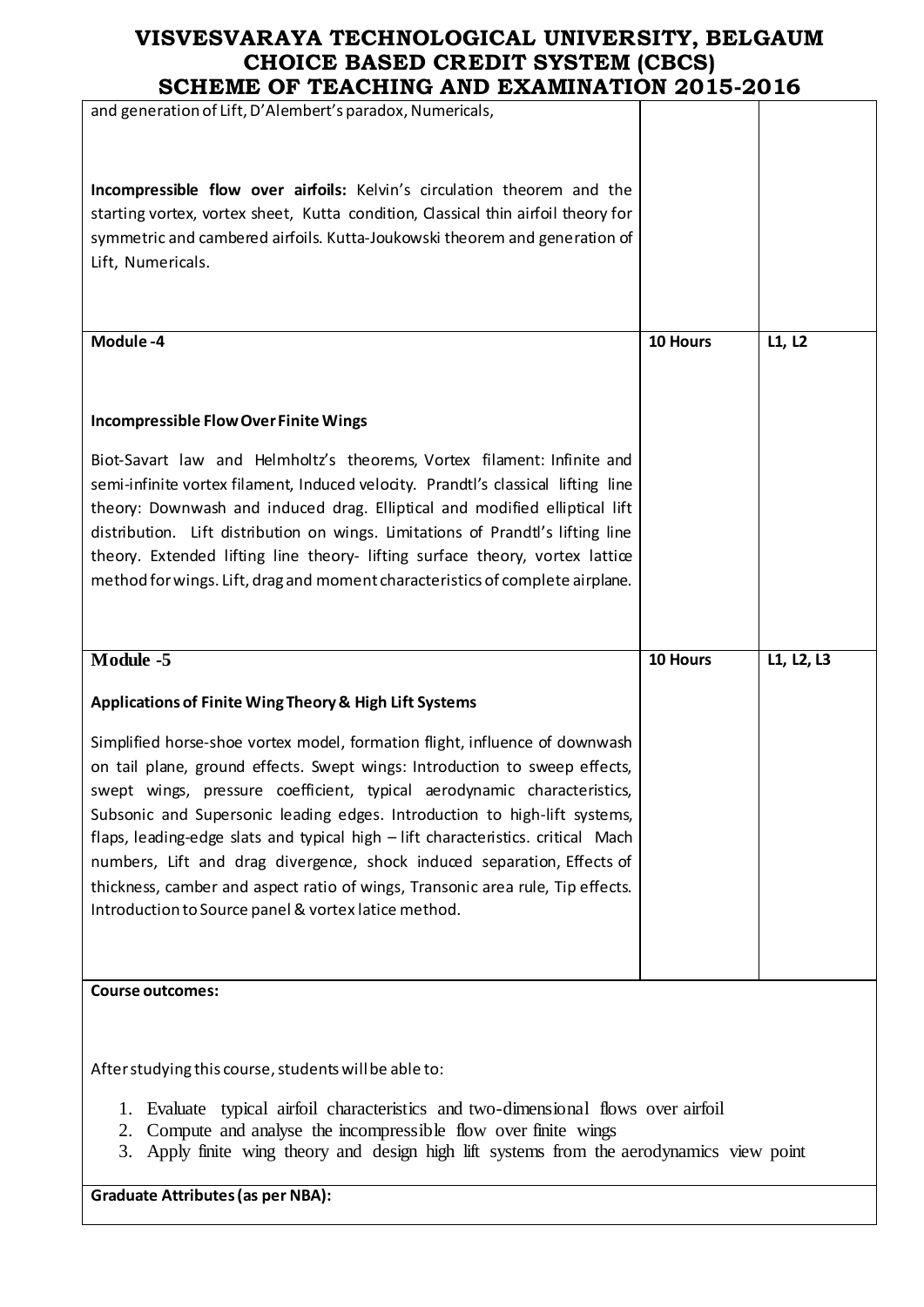- Engineering Knowledge.
- Problem Analysis.
- Design / development of solutions (partly).
- Interpretation of data.

### **Question paper pattern:**

- The question paper will have ten questions.
- Each full question consists of 16 marks.
- There will be 2 full questions (with a maximum of four sub questions) from each module.
- Each full question will have sub questions covering all the topics under a module .

The students will have to answer 5 full questions, selecting one full question from each module.

**Text Books:**

- 1. Anderson J .D, "*Fundamental of Aerodynamics*", 5th edition, McGraw-Hill International Edition, New York **(**2011), ISBN-13: 978-0073398105.
- 2. E. L. Houghton, P.W. Carpenter, "Aerodynamics for Engineering Students", 5th edition, Elsevier, New York. (2010), ISBN-13: 978-0080966328

### **Reference Books:**

- 1. Clancy L. J. "*Aerodynamics*", Sterling book house, New Delhi. (2006), ISBN 13: 9780582988804
- *2.* Louis M. Milne-Thomson, "*Theoretical Aerodynamics*", Imported Edition, Dover Publications, USA (2011), ISBN 9780486619804.

|                                                   |               | <b>Aircraft Propulsion</b> |    |  |
|---------------------------------------------------|---------------|----------------------------|----|--|
| [As per Choice Based Credit System (CBCS) scheme] |               |                            |    |  |
|                                                   | SEMESTER-IV   |                            |    |  |
| Subject Code                                      | <b>15AE43</b> | IA Marks                   | 20 |  |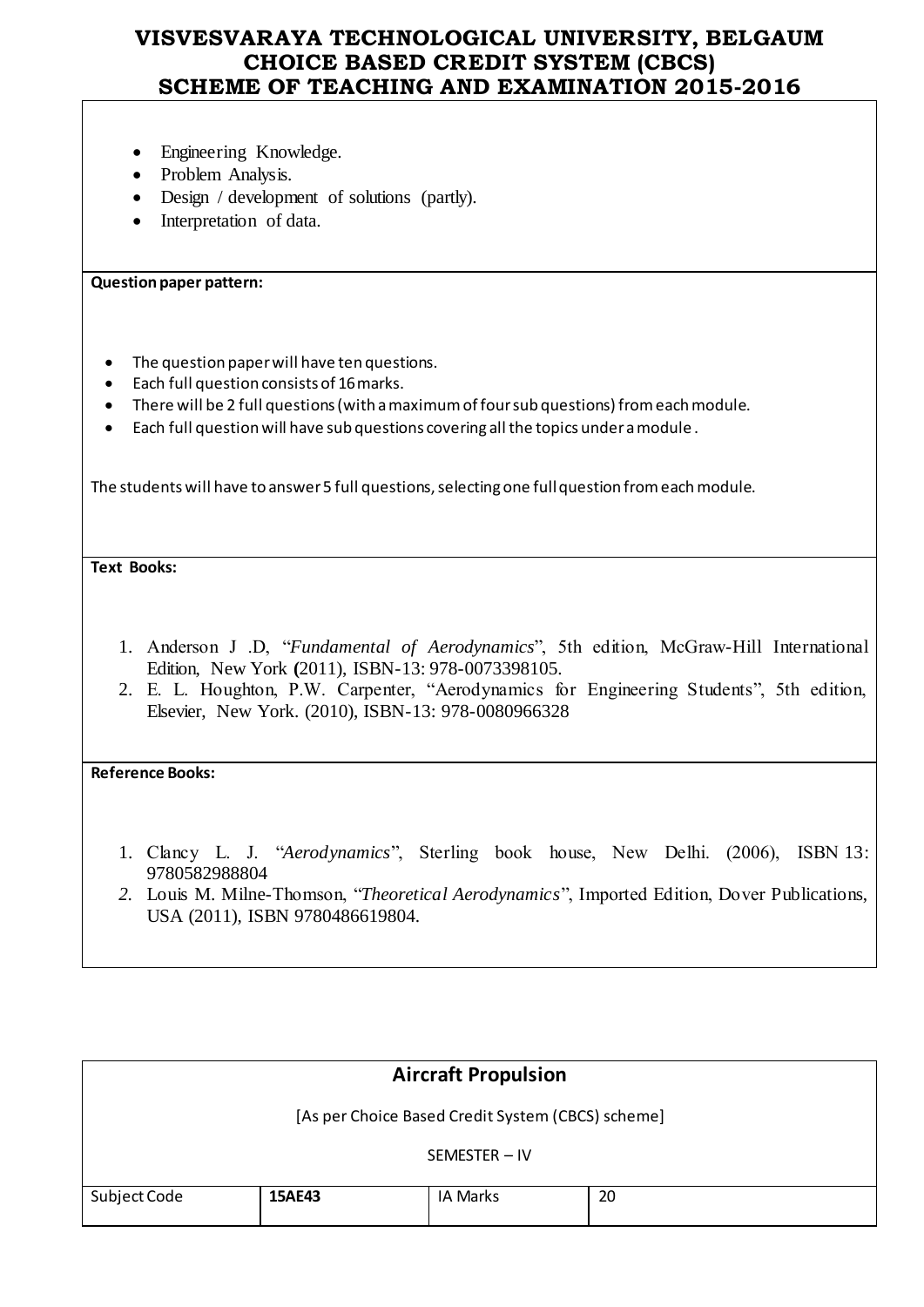|                                                                                                                                                                                                                                                                                                                                            | SCHEME OF TEACHING AND EXAMINATION 2015-2016                                                                                                                                                                                                |                   |    |                                 |                                           |
|--------------------------------------------------------------------------------------------------------------------------------------------------------------------------------------------------------------------------------------------------------------------------------------------------------------------------------------------|---------------------------------------------------------------------------------------------------------------------------------------------------------------------------------------------------------------------------------------------|-------------------|----|---------------------------------|-------------------------------------------|
| Number of<br>Lecture<br>Hours/Week                                                                                                                                                                                                                                                                                                         | 04                                                                                                                                                                                                                                          | <b>Exam Hours</b> | 03 |                                 |                                           |
| Number<br>of<br>Total                                                                                                                                                                                                                                                                                                                      | 50                                                                                                                                                                                                                                          | Exam Marks        | 80 |                                 |                                           |
| Lecture Hours                                                                                                                                                                                                                                                                                                                              |                                                                                                                                                                                                                                             |                   |    |                                 |                                           |
|                                                                                                                                                                                                                                                                                                                                            |                                                                                                                                                                                                                                             | CREDITS-04        |    |                                 |                                           |
|                                                                                                                                                                                                                                                                                                                                            |                                                                                                                                                                                                                                             |                   |    |                                 |                                           |
| Course objectives: This course will enable students to<br>1.<br>2.<br>3.                                                                                                                                                                                                                                                                   | Understand the basic principle and theory of aircraft propulsion.<br>Understand the purpose of a centrifugal, axial compressors, axial and radial turbines<br>Acquire knowledge of importance of nozzles $\&$ inlets and combustion chamber |                   |    |                                 |                                           |
|                                                                                                                                                                                                                                                                                                                                            |                                                                                                                                                                                                                                             |                   |    |                                 | <b>Revised</b>                            |
| <b>Modules</b>                                                                                                                                                                                                                                                                                                                             |                                                                                                                                                                                                                                             |                   |    | <b>Teaching</b><br><b>Hours</b> | Bloom's<br><b>Taxonomy</b><br>(RBT) Level |
| Module-1                                                                                                                                                                                                                                                                                                                                   |                                                                                                                                                                                                                                             |                   |    |                                 |                                           |
|                                                                                                                                                                                                                                                                                                                                            |                                                                                                                                                                                                                                             |                   |    | 10 Hours                        | L1, L2                                    |
| Introduction: Review of thermodynamic principles, Principles of aircraft<br>propulsion, Types of power plants, Working principles of intemal combustion<br>engine, Two - stroke and four - stroke piston engines, Gas- turbine engines,<br>Cycle analysis of reciprocating engines and jet engines, advantages and<br>disadvantages.       |                                                                                                                                                                                                                                             |                   |    |                                 |                                           |
| Module -2                                                                                                                                                                                                                                                                                                                                  |                                                                                                                                                                                                                                             |                   |    | 10 Hours                        | L1, L2, L3, L4                            |
| Propeller Theories & Jet propulsion Types of propeller, Propeller thrust:<br>momentum theory, Blade element theories, propeller blade design, propeller<br>selection.                                                                                                                                                                      |                                                                                                                                                                                                                                             |                   |    |                                 |                                           |
| Jet Propulsion: Illustration of working of gas turbine engine - The thrust<br>equation $-$ Factors affecting thrust $-$ Effect of pressure, velocity and<br>temperature changes of air entering compressor - Methods of thrust<br>augmentation $-$ Characteristics of turboprop, turbofan and turbojet $-$<br>Performance characteristics. |                                                                                                                                                                                                                                             |                   |    |                                 |                                           |
| Module-3                                                                                                                                                                                                                                                                                                                                   |                                                                                                                                                                                                                                             |                   |    | 10 Hours                        | L1, L2                                    |
|                                                                                                                                                                                                                                                                                                                                            |                                                                                                                                                                                                                                             |                   |    |                                 |                                           |
| <b>Inlets &amp; Nozzles</b>                                                                                                                                                                                                                                                                                                                |                                                                                                                                                                                                                                             |                   |    |                                 |                                           |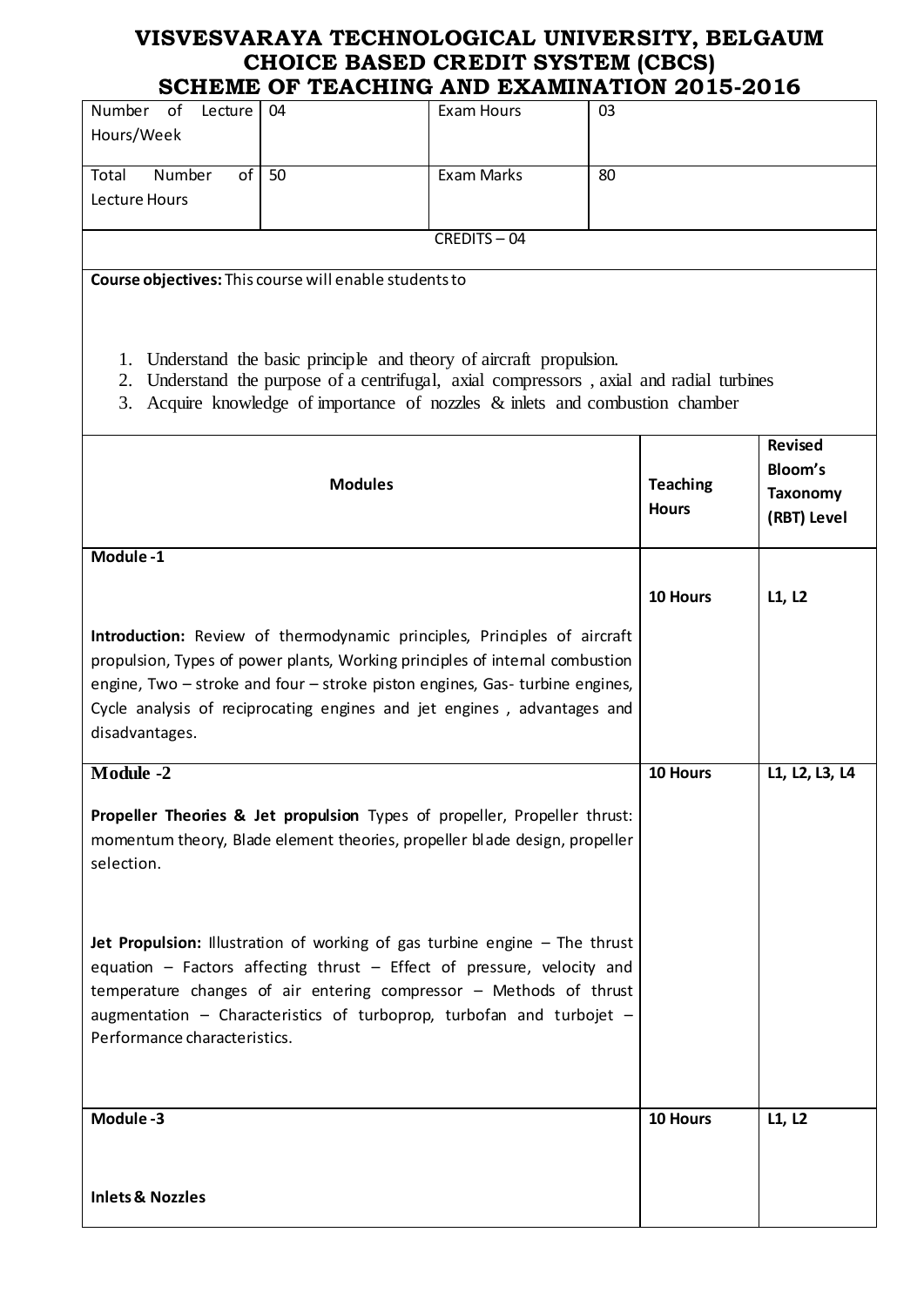| SCHEME OF TEACHING AND EXAMINATION 2015-2016                                                                                                                                                                                                                                              |          |                |
|-------------------------------------------------------------------------------------------------------------------------------------------------------------------------------------------------------------------------------------------------------------------------------------------|----------|----------------|
| Intemal flow and Stall in Subsonic inlets, Boundary layer separation. Major<br>features of external flow near a subsonic inlet. Relation between minimum<br>area ratio and eternal deceleration ratio. Diffuser performance.                                                              |          |                |
| Supersonic inlets: Supersonic inlets, starting problem in supersonic inlets,<br>Shock swallowing by area variation, External deceleration. Modes of inlet<br>operation.                                                                                                                   |          |                |
| Nozzles: Theory of flow in isentropic nozzles, Convergent nozzles and nozzle<br>choking, Nozzle throat conditions. Nozzle efficiency, Losses in nozzles. Over-<br>expanded and under-expanded nozzles, Ejector and variable area nozzles,<br>Thrust reversal.                             |          |                |
| Module -4                                                                                                                                                                                                                                                                                 | 10 Hours | L1, L2, L3, L4 |
| <b>Gas Turbine Engine Compressors</b><br>Centrifugal compressors: Principle of operation of centrifugal compressors.<br>Work done and pressure rise -Velocity diagrams, Diffuser vane design<br>considerations. performance characteristics. Concept of Pre-whirl, Rotating<br>stall.     |          |                |
| Axial flow compressors: Elementary theory of axial flow compressor, Velocity<br>triangles, Degree of reaction, three dimensional flow. Air angle distribution<br>for free vortex and constant reaction designs, Compressor blade design. Axial<br>compressor performance characteristics. |          |                |
| Module -5                                                                                                                                                                                                                                                                                 | 10 Hours | L1, L2, L3, L4 |
| <b>Combustion chambers and Turbines</b>                                                                                                                                                                                                                                                   |          |                |
| Classification of combustion chambers, important factors<br>affecting<br>combustion chamber design, Combustion process, Combustion chamber<br>performance Effect of operating variables on performance - Flame tube<br>cooling - Flame stabilization - Use of flame holders               |          |                |
| Axial Flow Turbines: Introduction, Turbine stage, Multi-staging of turbine,                                                                                                                                                                                                               |          |                |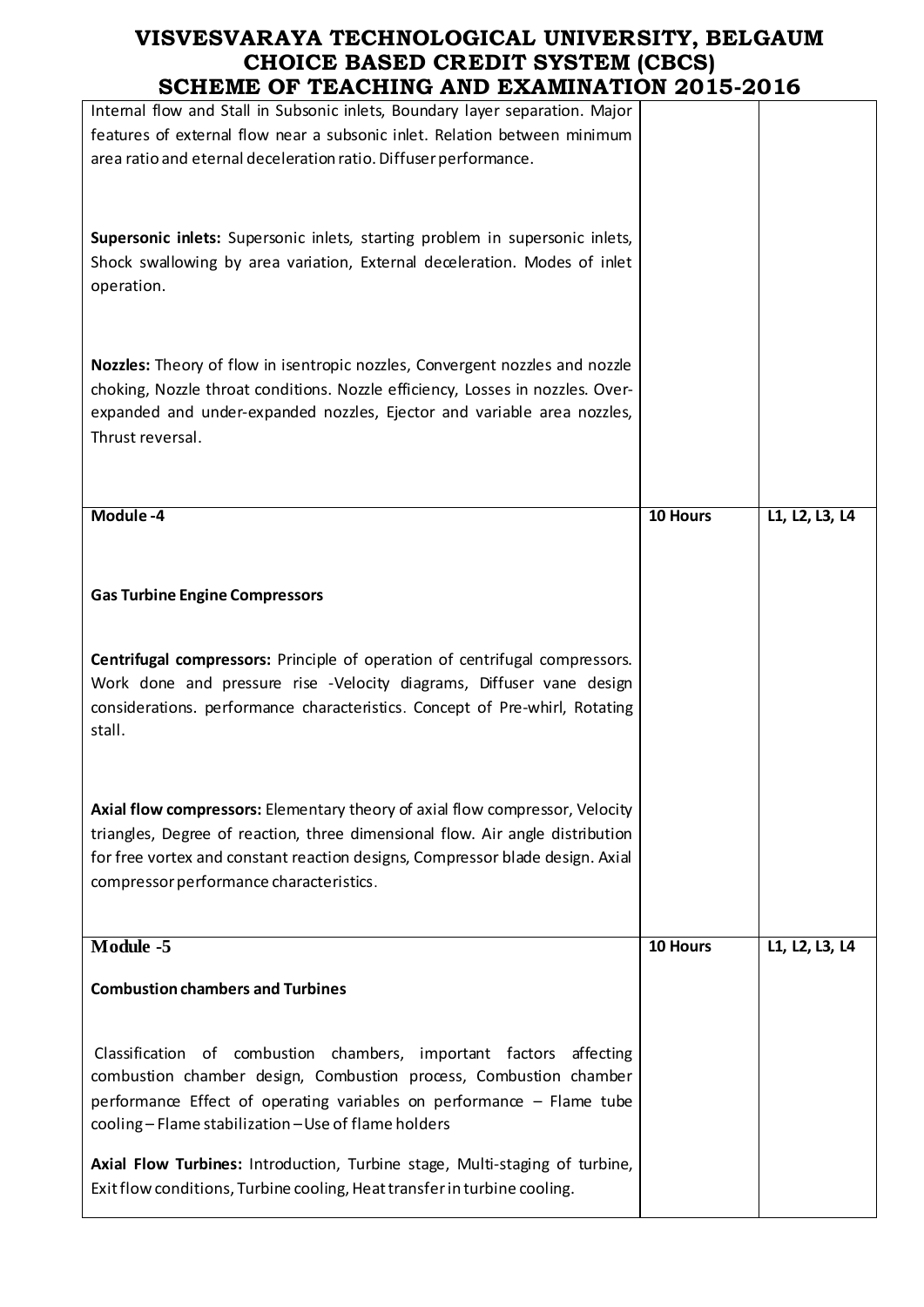| Radial turbine: Introduction, Thermodynamics of radial turbines, Losses and<br>efficiency                                                                                                                                                                                |
|--------------------------------------------------------------------------------------------------------------------------------------------------------------------------------------------------------------------------------------------------------------------------|
| <b>Course outcomes:</b>                                                                                                                                                                                                                                                  |
| After studying this course, students will be able to:                                                                                                                                                                                                                    |
|                                                                                                                                                                                                                                                                          |
| 1. Apply the basic principle and theory of aircraft propulsion.<br>Explain the functions of centrifugal, axial compressors, axial and radial turbines<br>2.<br>Analyse the performance of nozzles $\&$ inlets and combustion chamber<br>3.                               |
| <b>Graduate Attributes (as per NBA):</b>                                                                                                                                                                                                                                 |
| Engineering Knowledge.<br>Problem Analysis.<br>Design / development of solutions (partly).<br>Interpretation of data.                                                                                                                                                    |
| <b>Question paper pattern:</b>                                                                                                                                                                                                                                           |
| The question paper will have ten questions.<br>Each full question consists of 16 marks.<br>There will be 2 full questions (with a maximum of four sub questions) from each module.<br>Each full question will have sub questions covering all the topics under a module. |
| The students will have to answer 5 full questions, selecting one full question from each module.                                                                                                                                                                         |
| <b>Text Books:</b>                                                                                                                                                                                                                                                       |
| 1. Bhaskar Roy, "Aircraft propulsion", Elsevier (2011), ISBN-13: 9788131214213<br>2. V. Ganesan, "Gas Turbines", Tata McGraw-Hill, 2010, New Delhi, India, ISBN: 0070681929,<br>9780070681927                                                                            |
| <b>Reference Books:</b>                                                                                                                                                                                                                                                  |

1. Hill, P.G. & Peterson, C.R., "*Mechanics & Thermodynamics of Propulsion*" Addison –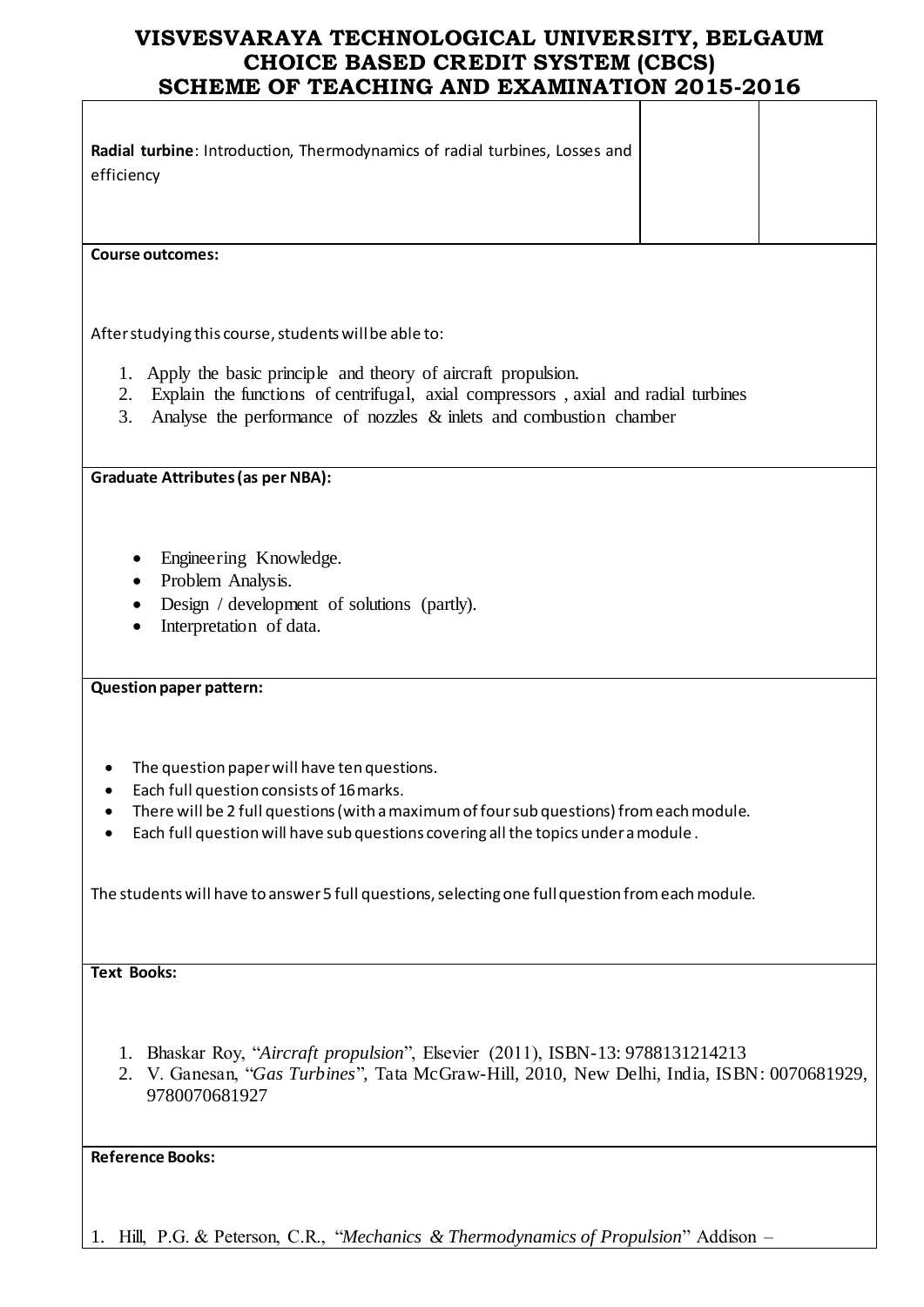Wesley Longman INC, 1999, ISBN-13: 978-0201146592.

- 2. Cohen, H. Rogers, G.F.C. and Saravanamuttoo, H.I.H., "*Gas Turbine Theory*", Longman, 1989, ISBN 13: 9780582236325.
- 3. Irwin E. Treager, "*Gas Turbine Engine Technology*" GLENCOE Aviation Technology Series, 7th Edition, Tata McGraw Hill PublishingCo.Ltd. Print 2003, ISBN-13: 978-0028018287
- 4. S. M. Yahya(2010), "*Fundamentals of Compressible Flow with Aircraft and Rocket propulsion*", 4th Edition, New Age International Publications, New Delhi 2014, ISBN 13: 9788122426687.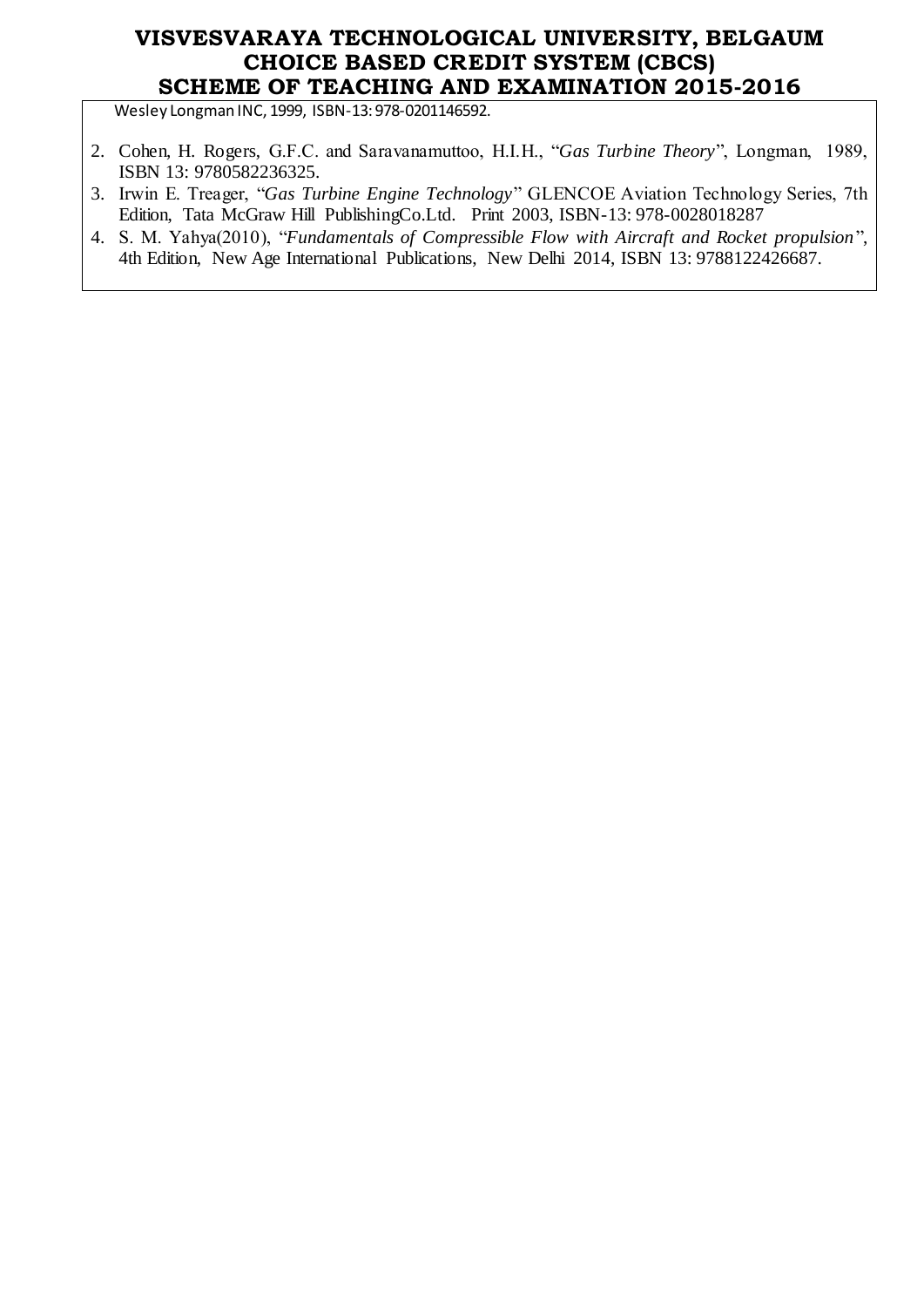|                                                                                                                                                                                                                                                                                                                                                                                                                                                                                                                                                                                                                                                                                       | SCHEME OF TEACHING AND EXAMINATION 2015-2016                                                                                                                                                                                                         |                                                   |                                 |                                                             |        |
|---------------------------------------------------------------------------------------------------------------------------------------------------------------------------------------------------------------------------------------------------------------------------------------------------------------------------------------------------------------------------------------------------------------------------------------------------------------------------------------------------------------------------------------------------------------------------------------------------------------------------------------------------------------------------------------|------------------------------------------------------------------------------------------------------------------------------------------------------------------------------------------------------------------------------------------------------|---------------------------------------------------|---------------------------------|-------------------------------------------------------------|--------|
|                                                                                                                                                                                                                                                                                                                                                                                                                                                                                                                                                                                                                                                                                       |                                                                                                                                                                                                                                                      | <b>Mechanisms and Machine Theory</b>              |                                 |                                                             |        |
|                                                                                                                                                                                                                                                                                                                                                                                                                                                                                                                                                                                                                                                                                       |                                                                                                                                                                                                                                                      | [As per Choice Based Credit System (CBCS) scheme] |                                 |                                                             |        |
|                                                                                                                                                                                                                                                                                                                                                                                                                                                                                                                                                                                                                                                                                       |                                                                                                                                                                                                                                                      | SEMESTER - IV                                     |                                 |                                                             |        |
| Subject Code                                                                                                                                                                                                                                                                                                                                                                                                                                                                                                                                                                                                                                                                          | 15AE44                                                                                                                                                                                                                                               | <b>IA Marks</b>                                   | 20                              |                                                             |        |
| Number of<br>Lecture<br>Hours/Week                                                                                                                                                                                                                                                                                                                                                                                                                                                                                                                                                                                                                                                    | 04                                                                                                                                                                                                                                                   | <b>Exam Hours</b>                                 | 03                              |                                                             |        |
| of<br>Number<br>Total<br>Lecture Hours                                                                                                                                                                                                                                                                                                                                                                                                                                                                                                                                                                                                                                                | 50                                                                                                                                                                                                                                                   | <b>Exam Marks</b>                                 | 80                              |                                                             |        |
|                                                                                                                                                                                                                                                                                                                                                                                                                                                                                                                                                                                                                                                                                       |                                                                                                                                                                                                                                                      | CREDITS-04                                        |                                 |                                                             |        |
| Course objectives: This course will enable students to                                                                                                                                                                                                                                                                                                                                                                                                                                                                                                                                                                                                                                |                                                                                                                                                                                                                                                      |                                                   |                                 |                                                             |        |
| 1.<br>2.<br>3.                                                                                                                                                                                                                                                                                                                                                                                                                                                                                                                                                                                                                                                                        | Understand the theory of mechanisms including velocity, acceleration and static force analysis.<br>Acquire knowledge of spur gears, gear train, balancing of rotating and reciprocating masses.<br>Understand the concept of governors and gyroscope |                                                   |                                 |                                                             |        |
| <b>Modules</b>                                                                                                                                                                                                                                                                                                                                                                                                                                                                                                                                                                                                                                                                        |                                                                                                                                                                                                                                                      |                                                   | <b>Teaching</b><br><b>Hours</b> | <b>Revised</b><br>Bloom's<br><b>Taxonomy</b><br>(RBT) Level |        |
| Module-1                                                                                                                                                                                                                                                                                                                                                                                                                                                                                                                                                                                                                                                                              |                                                                                                                                                                                                                                                      |                                                   |                                 |                                                             |        |
|                                                                                                                                                                                                                                                                                                                                                                                                                                                                                                                                                                                                                                                                                       |                                                                                                                                                                                                                                                      |                                                   |                                 | 10 Hours                                                    | L1, L2 |
| <b>Introduction to Mechanisms:</b>                                                                                                                                                                                                                                                                                                                                                                                                                                                                                                                                                                                                                                                    |                                                                                                                                                                                                                                                      |                                                   |                                 |                                                             |        |
| Types of constrained motion, Link and its types, joints and its types, kinematic<br>pair and its types, degrees of freedom, Grubler's criterion, Types of kinematic<br>chains and inversions:                                                                                                                                                                                                                                                                                                                                                                                                                                                                                         |                                                                                                                                                                                                                                                      |                                                   |                                 |                                                             |        |
| Inversions of Four bar chain: Beam engine, coupling rod of a locomotive,<br>Watt's indicator mechanism. Inversions of Single Slider Crank Chain:<br>Pendulum pump or Bull engine, Oscillating cylinder engine, Rotary internal<br>combustion engine, Crank and slotted lever quick return motion mechanism,<br>Whitworth quick return motion mechanism. Inversions of Double Slider Crank<br>Chain: Elliptical trammels, Scotch yoke mechanism, Oldham's coupling.<br>Straight line motion mechanisms: Peaucellier's mechanism and Robert's<br>mechanism. Intermittent Motion mechanisms: Geneva wheel mechanism and<br>Ratchet and Pawl mechanism, Ackerman steering gear mechanism. |                                                                                                                                                                                                                                                      |                                                   |                                 |                                                             |        |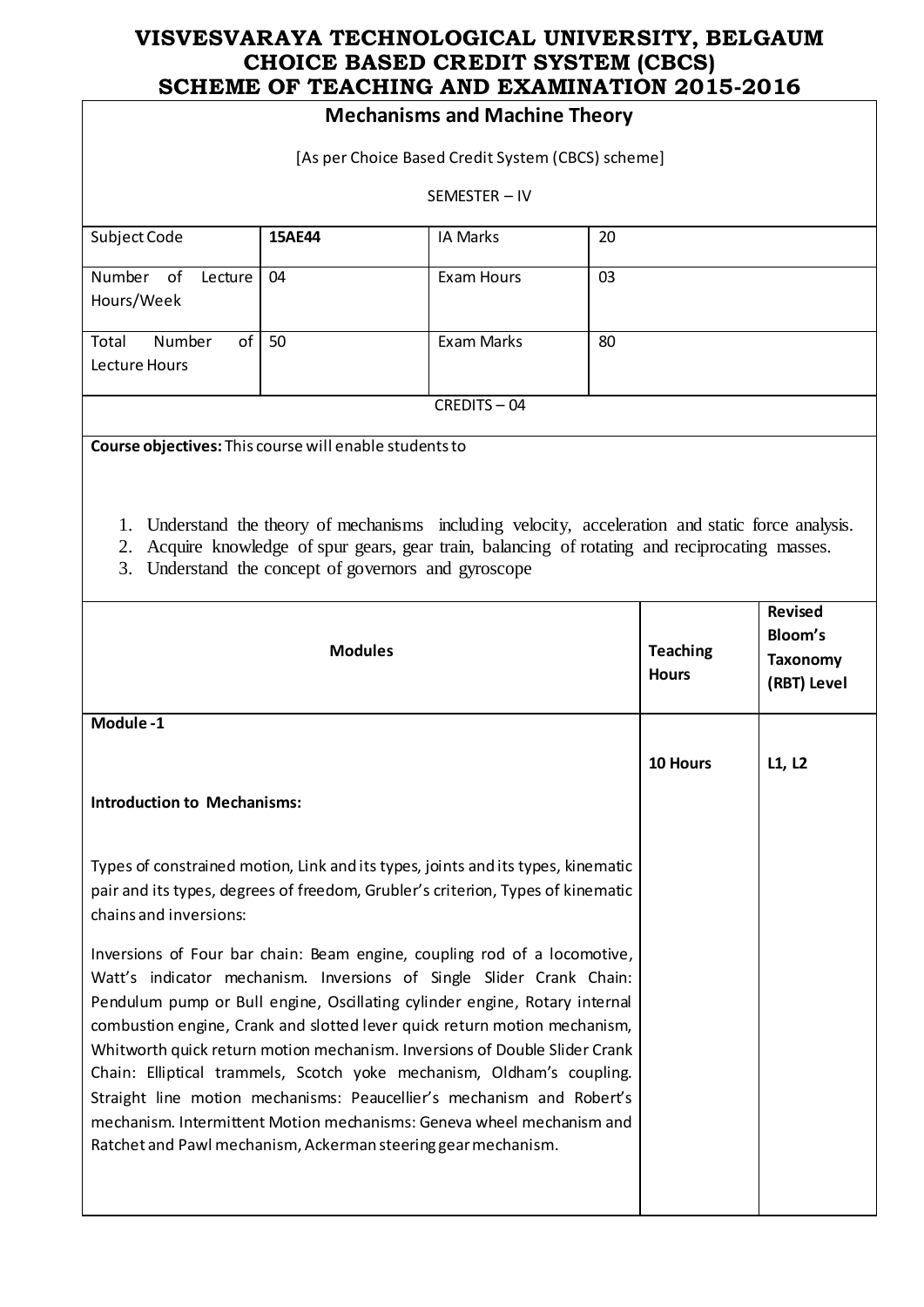| <b>Module -2</b>                                                                                                                                                                                                                                                                                   | 10 Hours | L1, L2, L3, L4 |
|----------------------------------------------------------------------------------------------------------------------------------------------------------------------------------------------------------------------------------------------------------------------------------------------------|----------|----------------|
| Velocity, Acceleration and static force analysis of Mechanisms (Graphical<br>Methods):                                                                                                                                                                                                             |          |                |
| Velocity and acceleration analysis of Four Bar mechanism, slider crank<br>mechanism and Simple Mechanisms by vector polygons.                                                                                                                                                                      |          |                |
| Static force analysis: Introduction: Static equilibrium, Equilibrium of two and<br>three force members. Members with two forces and torque. Free body<br>diagrams, principle of virtual work. Static force analysis of four bar<br>mechanism and slider-crank mechanism with and without friction. |          |                |
| Module-3                                                                                                                                                                                                                                                                                           | 10 Hours | L1, L2, L3, L4 |
| <b>Spur Gears and Gear Trains</b>                                                                                                                                                                                                                                                                  |          |                |
| Spur Gears: Gear terminology, law of gearing, Path of contact, Arc of contact,<br>Contact ratio of spur gear, Interference in involute gears, Methods of<br>avoiding interference.                                                                                                                 |          |                |
| Gear Trains: Simple gear trains, Compound gear trains, Reverted gear trains,<br>Epicyclic gear trains, Analysis of epicyclic gear train (Algebraic and tabular<br>methods), torques in epicyclic trains.                                                                                           |          |                |
| Module -4                                                                                                                                                                                                                                                                                          | 10 Hours | L1, L2, L3, L4 |
| <b>Balancing of Rotating and Reciprocating Masses</b>                                                                                                                                                                                                                                              |          |                |
| Balancing of Rotating Masses: Balancing of Several Masses Rotating in the<br>Same Plane, Balancing of Several Masses Rotating in Different Planes (only<br>Graphical Methods).                                                                                                                     |          |                |
| Balancing of Reciprocating Masses: Primary and Secondary Unbalanced<br>Forces of Reciprocating Masses, Partial Balancing of Unbalanced Primary<br>Force in a Reciprocating Engine, Balancing of Primary and secondary Forces of                                                                    |          |                |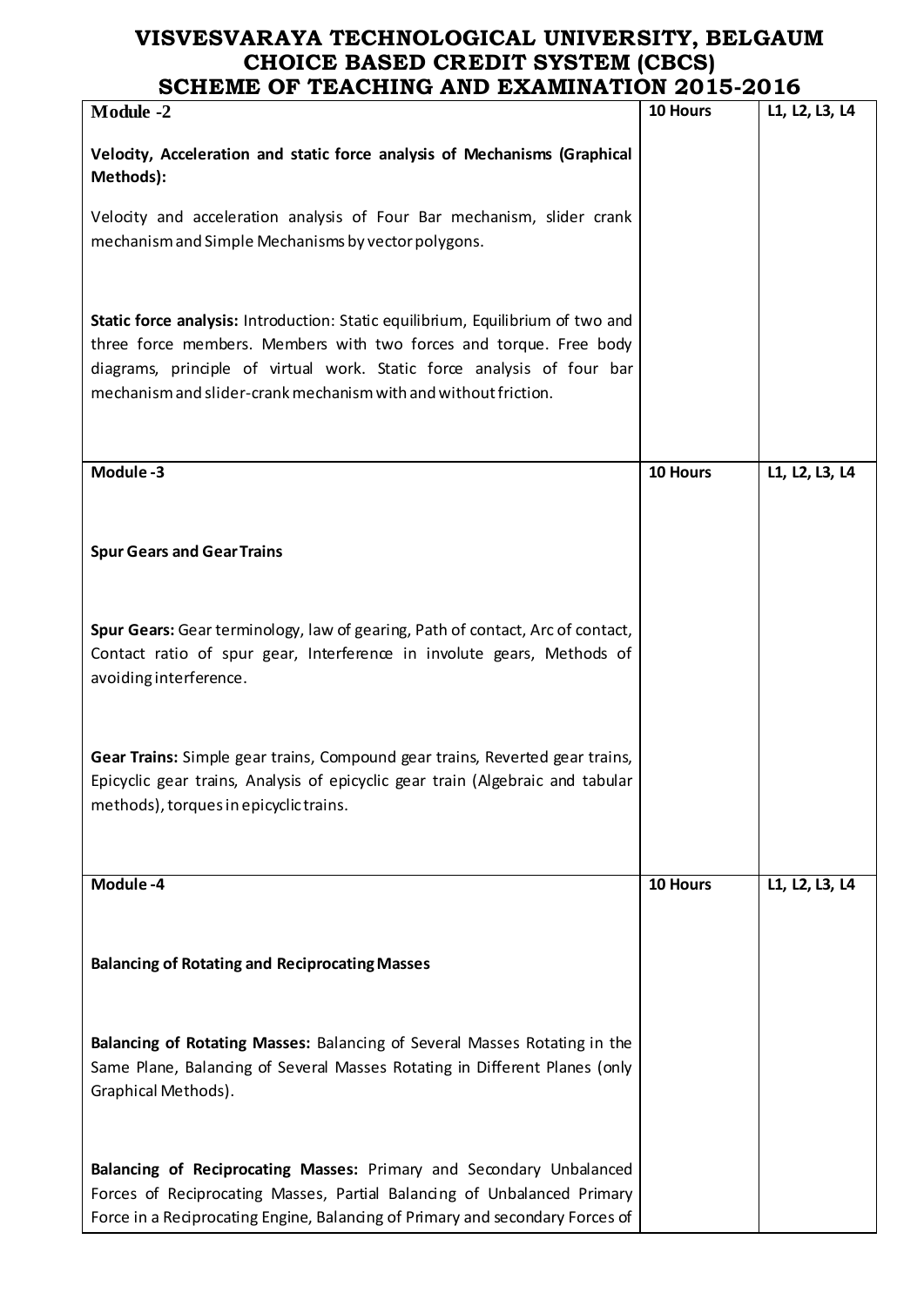| Multi-cylinder In-line Engines, Balancing of Radial Engines (only Graphical<br>Methods)                                                                                                           |          |                |
|---------------------------------------------------------------------------------------------------------------------------------------------------------------------------------------------------|----------|----------------|
| Module -5                                                                                                                                                                                         | 10 Hours | L1, L2, L3, L4 |
| <b>Governors and Gyroscope</b>                                                                                                                                                                    |          |                |
| Governors: Types of governors; force analysis of Porter and Hartnell<br>govemors, Controlling force, stability, sensitiveness, isochronism, effort and<br>power of Porter and Hartnell governors. |          |                |
| Gyroscopes: Vectorial representation of angular motion, gyroscopic couple,<br>effect of gyroscopic couple on plane disc and aeroplane                                                             |          |                |

**Course outcomes:**

After studying this course, students will be able to:

- 1. Apply the theory of velocity, acceleration and static force analysis to design of mechanisms.
- 2. Design spur gears, gear train, balancing of rotating and reciprocating masses.
- 3. Apply governors and gyroscope

**Graduate Attributes (as per NBA):** 

- Engineering Knowledge.
- Problem Analysis.
- Design / development of solutions (partly).
- **•** Interpretation of data.

### **Question paper pattern:**

- The question paper will have ten questions.
- Each full question consists of 16 marks.
- There will be 2 full questions (with a maximum of four sub questions) from each module.
- Each full question will have sub questions covering all the topics under a module.

The students will have to answer 5 full questions, selecting one full question from each module.

**Text Books:**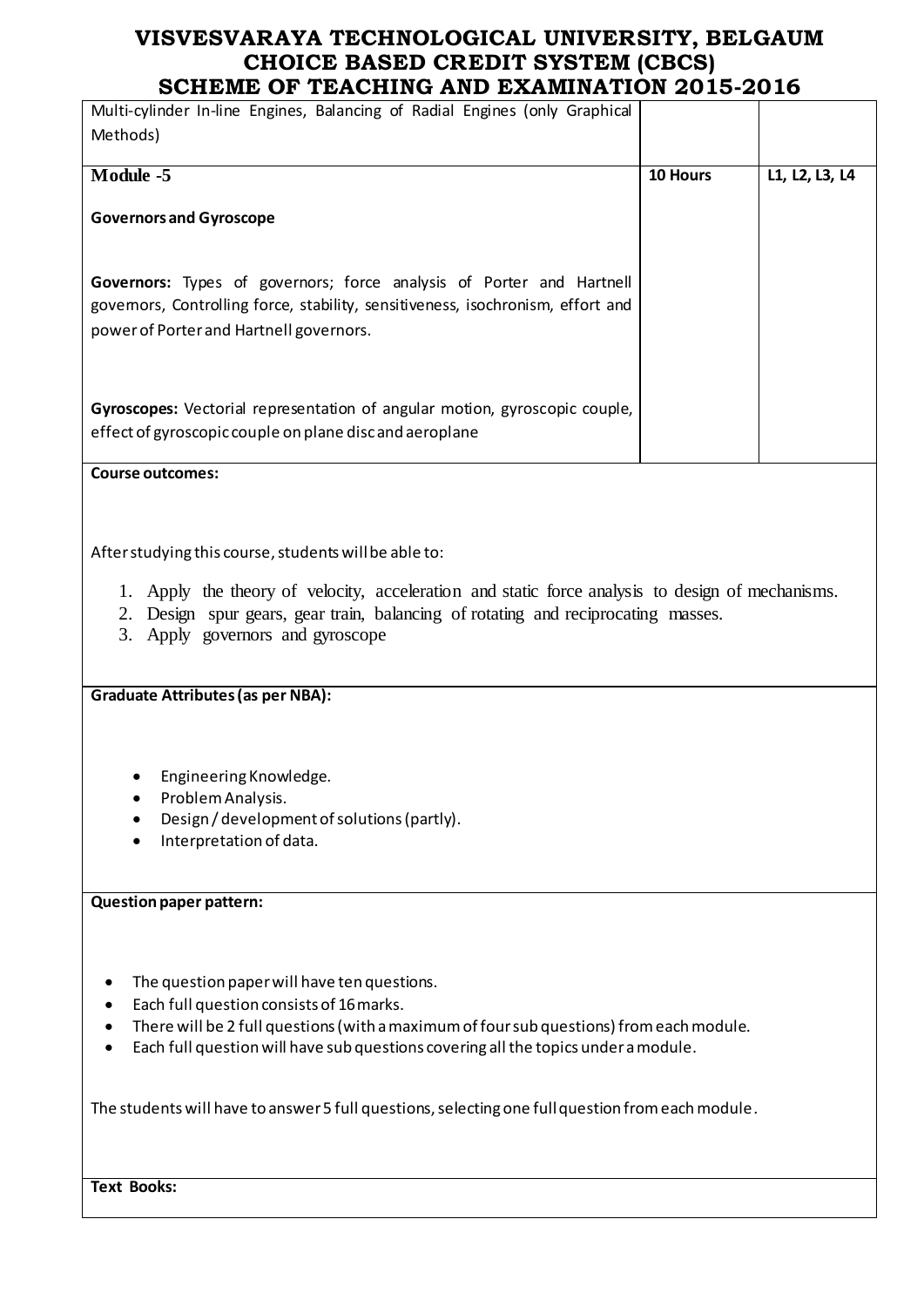- 1. **Rattan S.S**, "*Theory of Machines*", Tata McGraw-Hill Publishing Company Ltd., New Delhi, and 3rd edition -2009, ISBN: 007014477X, 9780070144774.
- 2. **J.J. Uicker, G.R. Pennock, J.E. Shigley.** "*Theory of Machines & Mechanisms*", OXFORD 3rd Ed. 2009, ISBN-13: 978-0195371239

**Reference Books:** 

- 1. **R. S. Khurmi, J.K. Gupta,** "*Theory of Machines*", Eurasia Publishing House, 2008, ISBN 13: 9788121925242.
- 
- 2. **Robert L Norton,** "*Design of Machinery*" by McGraw Hill, 2001, **ISBN-13:** 978-0077421717. and Machine theory", PHI Learning Pvt. Ltd., 2007, ISBN 13: 9788120331341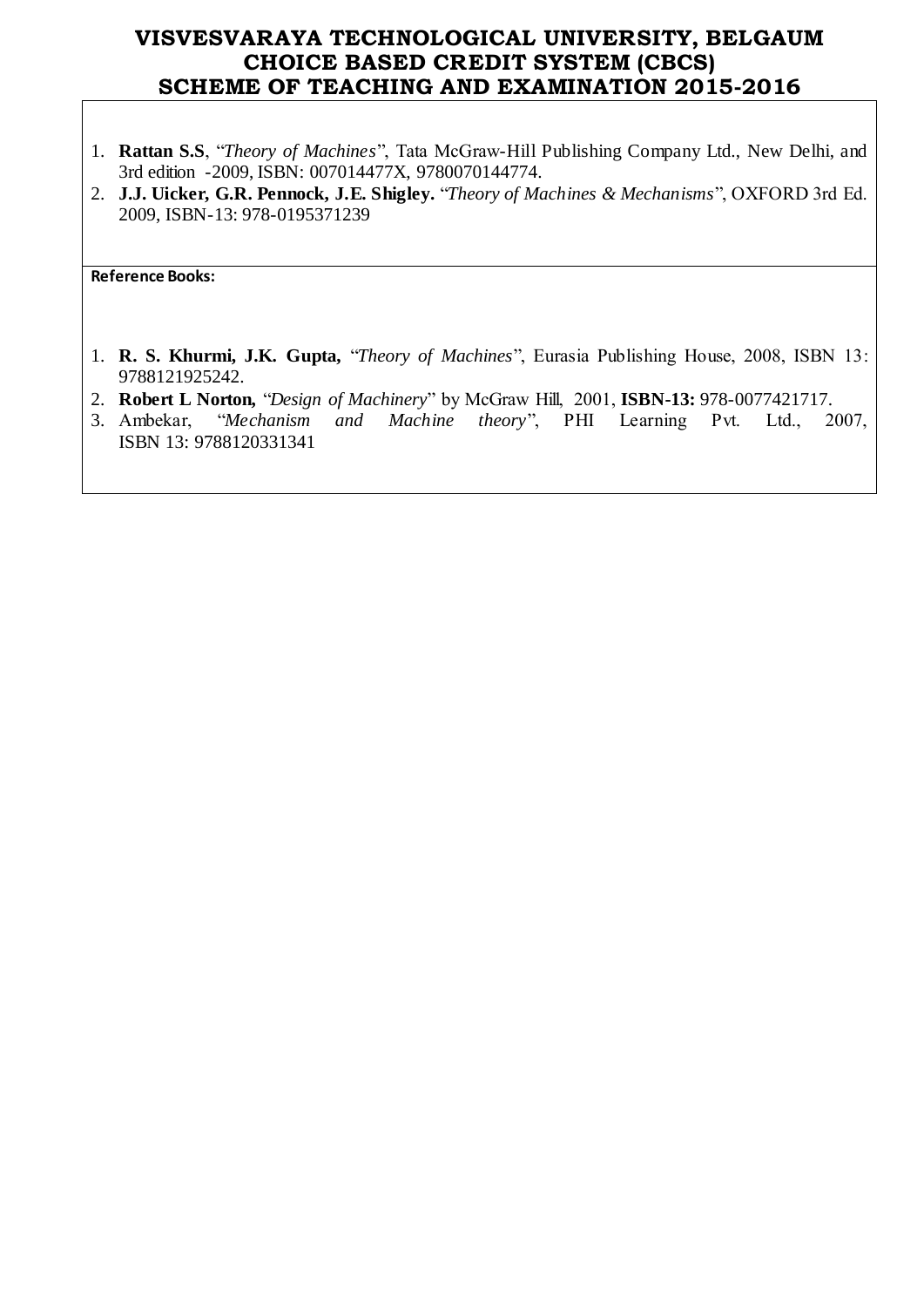|                                                                                                                                                                                                                                                                       |                                                                                                                                                                                                                                                                    | <b>Aircraft Material Science</b> |                                 |                                                             |        |
|-----------------------------------------------------------------------------------------------------------------------------------------------------------------------------------------------------------------------------------------------------------------------|--------------------------------------------------------------------------------------------------------------------------------------------------------------------------------------------------------------------------------------------------------------------|----------------------------------|---------------------------------|-------------------------------------------------------------|--------|
| [As per Choice Based Credit System (CBCS) scheme]                                                                                                                                                                                                                     |                                                                                                                                                                                                                                                                    |                                  |                                 |                                                             |        |
|                                                                                                                                                                                                                                                                       | SEMESTER-IV                                                                                                                                                                                                                                                        |                                  |                                 |                                                             |        |
| Subject Code                                                                                                                                                                                                                                                          | 15AE45                                                                                                                                                                                                                                                             | <b>IA Marks</b>                  | 20                              |                                                             |        |
| Number of<br>Lecture<br>Hours/Week                                                                                                                                                                                                                                    | 04                                                                                                                                                                                                                                                                 | <b>Exam Hours</b>                | 03                              |                                                             |        |
| of<br>Number<br>Total<br>Lecture Hours                                                                                                                                                                                                                                | 50                                                                                                                                                                                                                                                                 | Exam Marks                       | 80                              |                                                             |        |
|                                                                                                                                                                                                                                                                       |                                                                                                                                                                                                                                                                    | CREDITS-04                       |                                 |                                                             |        |
| 1.<br>2.<br>3.                                                                                                                                                                                                                                                        | Course objectives: This course will enable students to<br>Acquire knowledge on aircraft materials- metallic and non-metallic<br>Understand the properties of super alloys, ablative materials and high energy material.<br>Study material corrosion and prevention |                                  |                                 |                                                             |        |
| <b>Modules</b>                                                                                                                                                                                                                                                        |                                                                                                                                                                                                                                                                    |                                  | <b>Teaching</b><br><b>Hours</b> | <b>Revised</b><br>Bloom's<br><b>Taxonomy</b><br>(RBT) Level |        |
| Module-1                                                                                                                                                                                                                                                              |                                                                                                                                                                                                                                                                    |                                  |                                 |                                                             |        |
|                                                                                                                                                                                                                                                                       |                                                                                                                                                                                                                                                                    |                                  |                                 | 10 Hours                                                    | L1, L2 |
| <b>Introduction to Aircraft Materials</b>                                                                                                                                                                                                                             |                                                                                                                                                                                                                                                                    |                                  |                                 |                                                             |        |
| General properties of materials, Definition of terms, Requirements of aircraft<br>materials, Testing of aircraft materials, Inspection methods, Application and<br>trends in usage in aircraft structures and engines, Selection of materials for<br>use in aircraft. |                                                                                                                                                                                                                                                                    |                                  |                                 |                                                             |        |
| <b>Aircraft Metal Alloys</b>                                                                                                                                                                                                                                          |                                                                                                                                                                                                                                                                    |                                  |                                 |                                                             |        |
| Aluminum alloys, Magnesium alloys, Titanium alloys, Plain carbon and Low<br>carbon Steels, Corrosion and Heat resistant steels, Maraging steels, Copper<br>alloys, Producibility and Surface treatments aspects for each of the above;                                |                                                                                                                                                                                                                                                                    |                                  |                                 |                                                             |        |
| <b>Module -2</b>                                                                                                                                                                                                                                                      |                                                                                                                                                                                                                                                                    |                                  |                                 | 10 Hours                                                    | L1, L2 |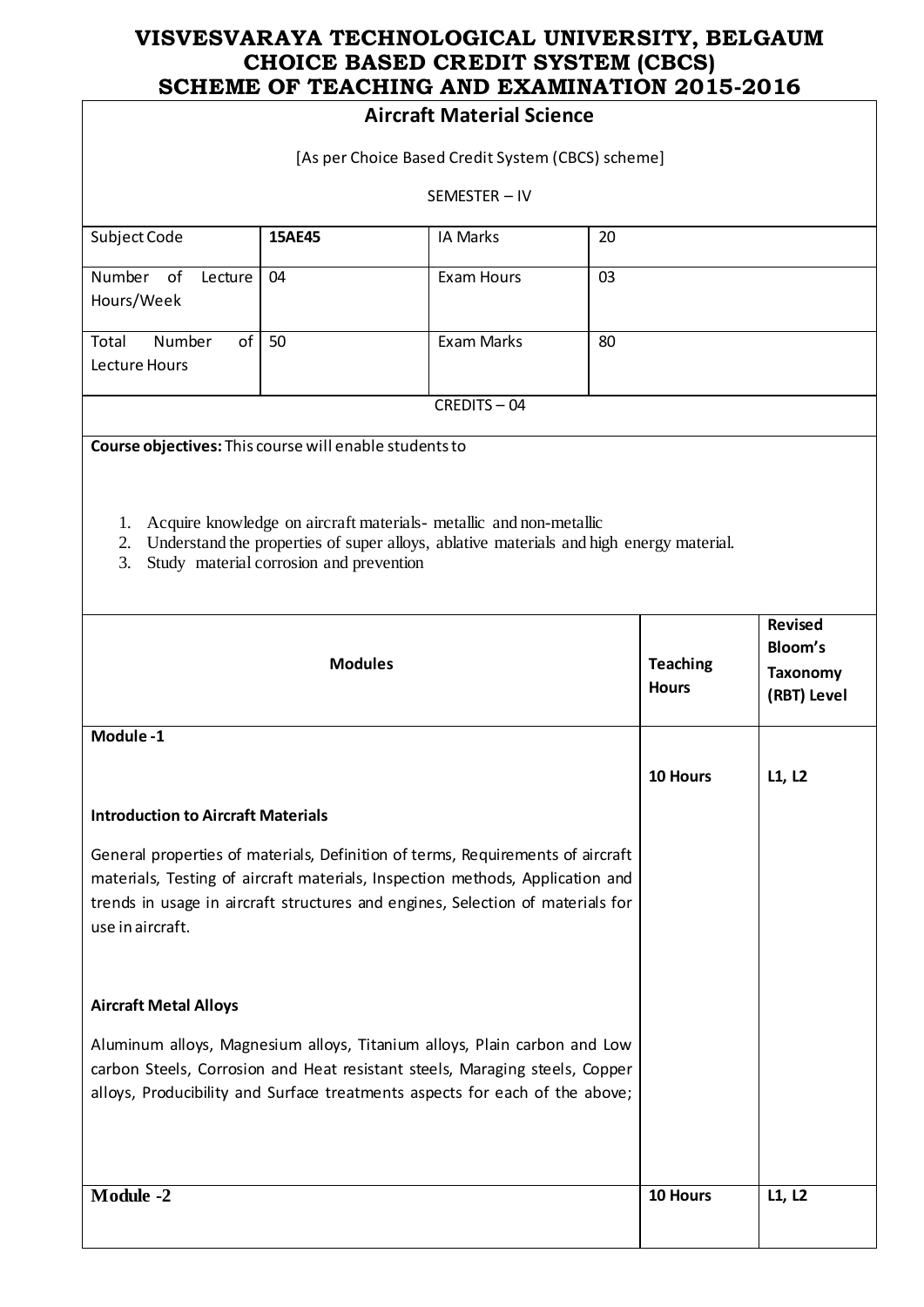| <b>Super Alloys</b>                                                                                                                                            |          |        |
|----------------------------------------------------------------------------------------------------------------------------------------------------------------|----------|--------|
| General introduction to super alloys, Nickel based super alloys, Cobalt based<br>super alloys, and Iron based super alloys, manufacturing processes associated |          |        |
| with super alloys, Heat treatment and surface treatment of super alloys.                                                                                       |          |        |
|                                                                                                                                                                |          |        |
| Composite Materials: Definition and comparison of composites with<br>conventional monolithic materials, Reinforcing fibers and Matrix materials,               |          |        |
| Fabrication of composites and quality control aspects, Carbon-Carbon<br>Composites production, properties and applications, inter metallic matrix              |          |        |
| composites, ablative composites based on polymers, ceramic matrix, metal                                                                                       |          |        |
| matrix composites based on aluminum, magnesium, titanium and nickel<br>based composites for engines.                                                           |          |        |
|                                                                                                                                                                |          |        |
| Module-3                                                                                                                                                       | 10 Hours | L1, L2 |
|                                                                                                                                                                |          |        |
| <b>Polymers, Polymeric Materials &amp; Plastics and Ceramics &amp; Glass</b>                                                                                   |          |        |
| Knowledge and identification of physical characteristics of commonly used<br>polymeric material: plastics and its categories, properties and applications;     |          |        |
| commonly used ceramic, glass and transparent plastics, properties and                                                                                          |          |        |
| applications, adhesives and sealants and their applications in aircraft.                                                                                       |          |        |
| Module-4                                                                                                                                                       | 10 Hours | L1, L2 |
|                                                                                                                                                                |          |        |
| <b>Ablative Materials</b>                                                                                                                                      |          |        |
| Ablation process, ablative materials and applications in aerospace.                                                                                            |          |        |
|                                                                                                                                                                |          |        |
| Aircraft Wood, Rubber, Fabrics & Dope And Paint: Classification and                                                                                            |          |        |
| properties of wood, Seasoning of wood, Aircraft woods, their properties and<br>applications, Joining processes for wood, Plywood; Characteristics and          |          |        |
| definition of terminologies pertaining to aircraft fabrics and their applications,                                                                             |          |        |
| Purpose of doping and commonly used dopes; Purpose of painting, Types of<br>aircraft paints, Aircraft painting process.                                        |          |        |
|                                                                                                                                                                |          |        |
| Module -5                                                                                                                                                      | 10 Hours | L1, L2 |
| <b>Corrosion and its Prevention</b>                                                                                                                            |          |        |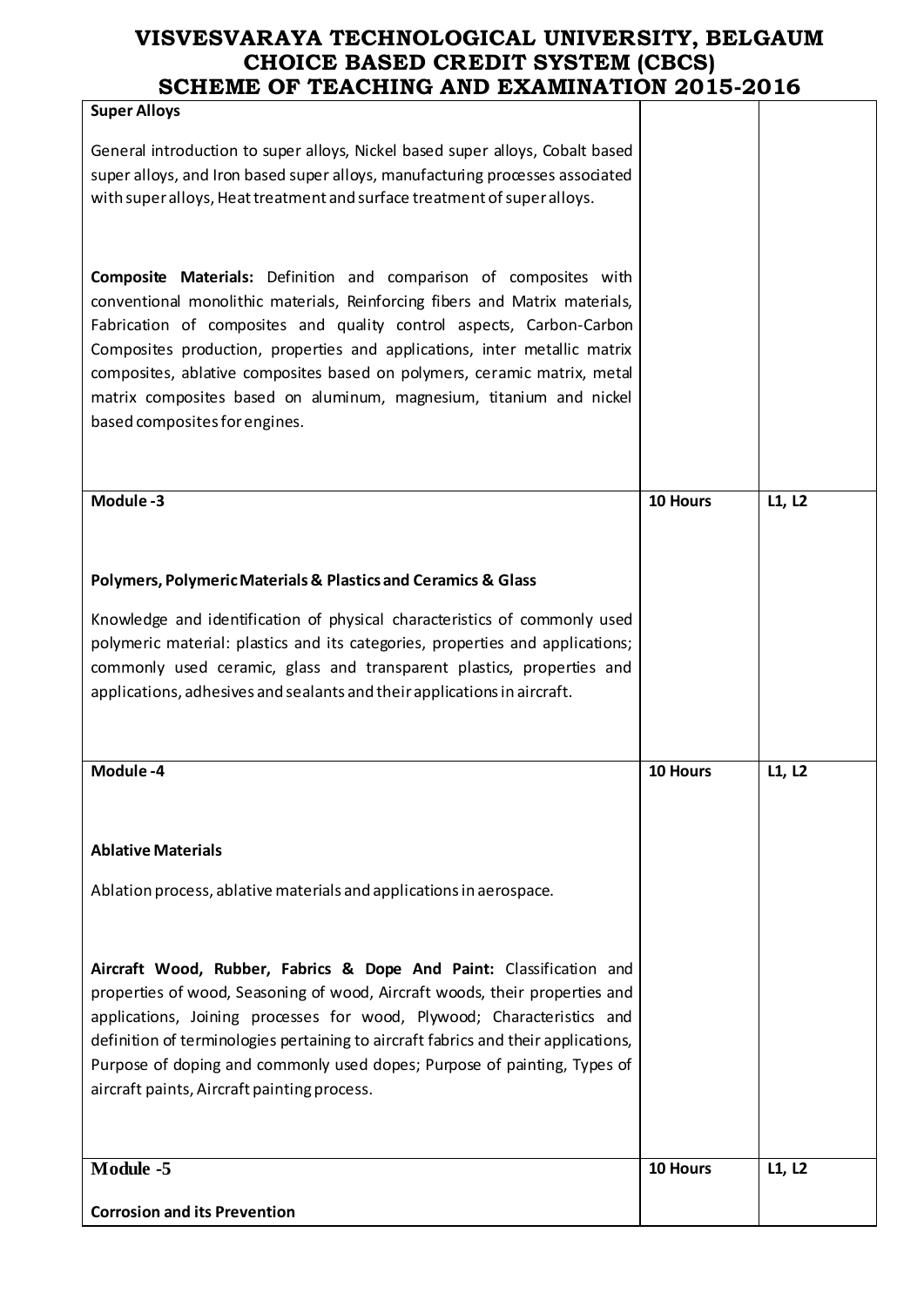| Knowledge of the various methods used for removal of corrosion from<br>common aircraft metals and methods employed to prevent corrosion.                                                                                                                                                                                                                                     |  |  |  |  |
|------------------------------------------------------------------------------------------------------------------------------------------------------------------------------------------------------------------------------------------------------------------------------------------------------------------------------------------------------------------------------|--|--|--|--|
| High Energy Materials: Materials for rockets and missiles. Types of<br>propellants and its general and desirable properties, insulating materials for<br>cryogenic engines. Types of solid propellants: Mechanical characterization of<br>solid propellants using uni-axial, strip-biaxial and tubular tests.                                                                |  |  |  |  |
| <b>Course outcomes:</b>                                                                                                                                                                                                                                                                                                                                                      |  |  |  |  |
| After studying this course, students will be able to:<br>Identify appropriate aircraft materials for a given application.<br>1.<br>Explain the properties of super alloys, ablative materials and high energy material.<br>2.<br>Understand material corrosion process and apply prevention technique.<br>3.                                                                 |  |  |  |  |
| <b>Graduate Attributes (as per NBA):</b>                                                                                                                                                                                                                                                                                                                                     |  |  |  |  |
| Engineering Knowledge.<br>Problem Analysis.<br>Design / development of solutions (partly).<br>Interpretation of data.                                                                                                                                                                                                                                                        |  |  |  |  |
| <b>Question paper pattern:</b>                                                                                                                                                                                                                                                                                                                                               |  |  |  |  |
| The question paper will have ten questions.<br>Each full question consists of 16 marks.<br>There will be 2 full questions (with a maximum of four sub questions) from each module.<br>Each full question will have sub questions covering all the topics under a module.<br>The students will have to answer 5 full questions, selecting one full question from each module. |  |  |  |  |
|                                                                                                                                                                                                                                                                                                                                                                              |  |  |  |  |

**Text Books:**

1. **Titterton G F** , "*Aircraft Material and Processes*", English Book Store, New Delhi, 1998, ISBN 13: 9788175980136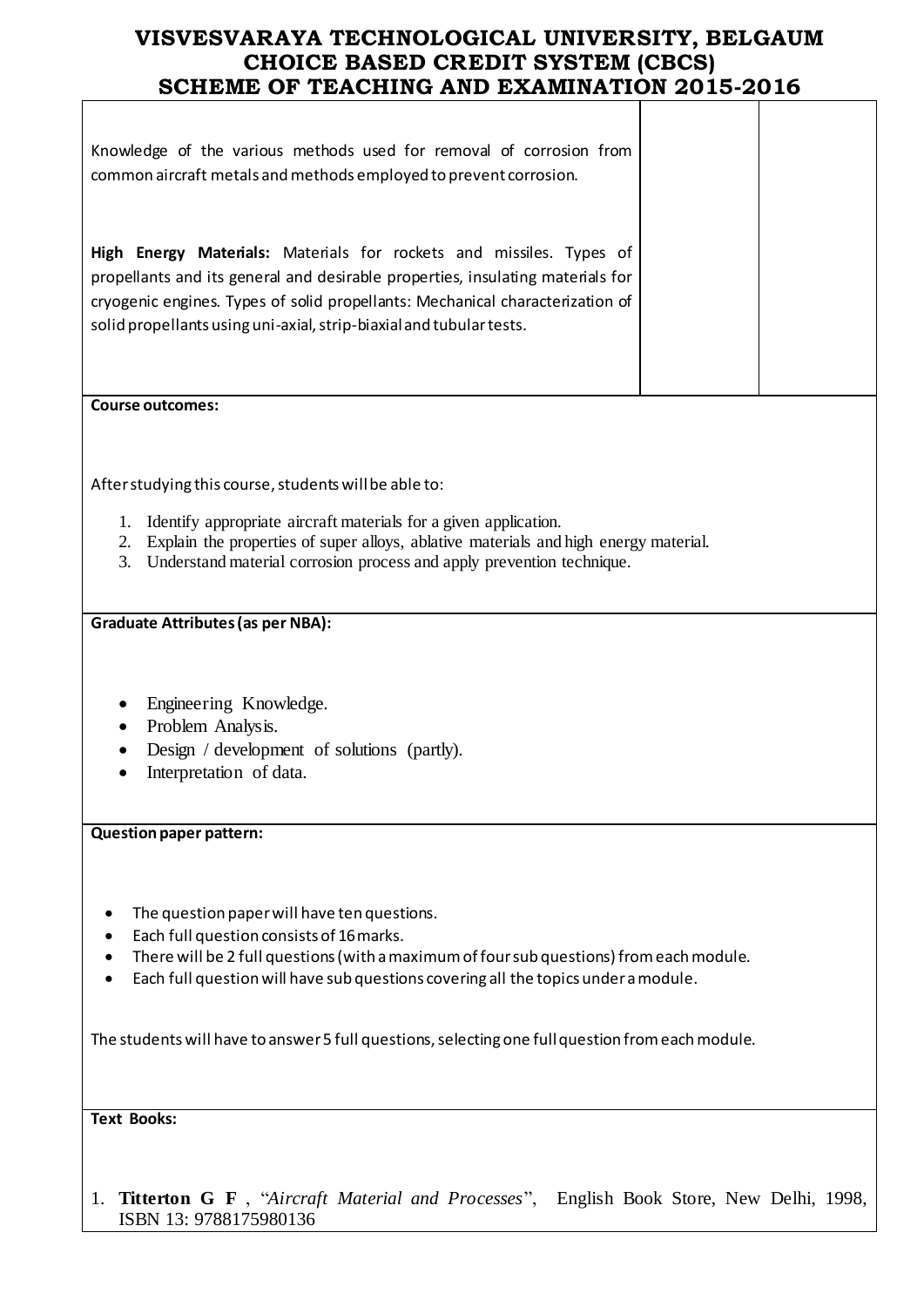2. **H Buhl**, "*Advanced Aerospace Material*", Spring Berlin 1992, ISBN: 978-3-642-50161-6

**Reference Books:** 

- **1. C G Krishnadas Nair,** "*Handbook of Aircraft materials*", Interline publishers, Bangalore, 1993, ISBN 13: 9788172960032.
- 2. **Balram Gupta, S**, "*Aerospace material"* Vol. 1,2,3 ARDB, Chand & Co 1996, ISBN: 9788121922005
- 3. **Parker E R**, "*Materials for Missiles and Space*", John Wiley, McGraw-Hill, 1963,
- 4. 4.**Hill E T**, The "*Materials of Aircraft Construction*", Pitman London.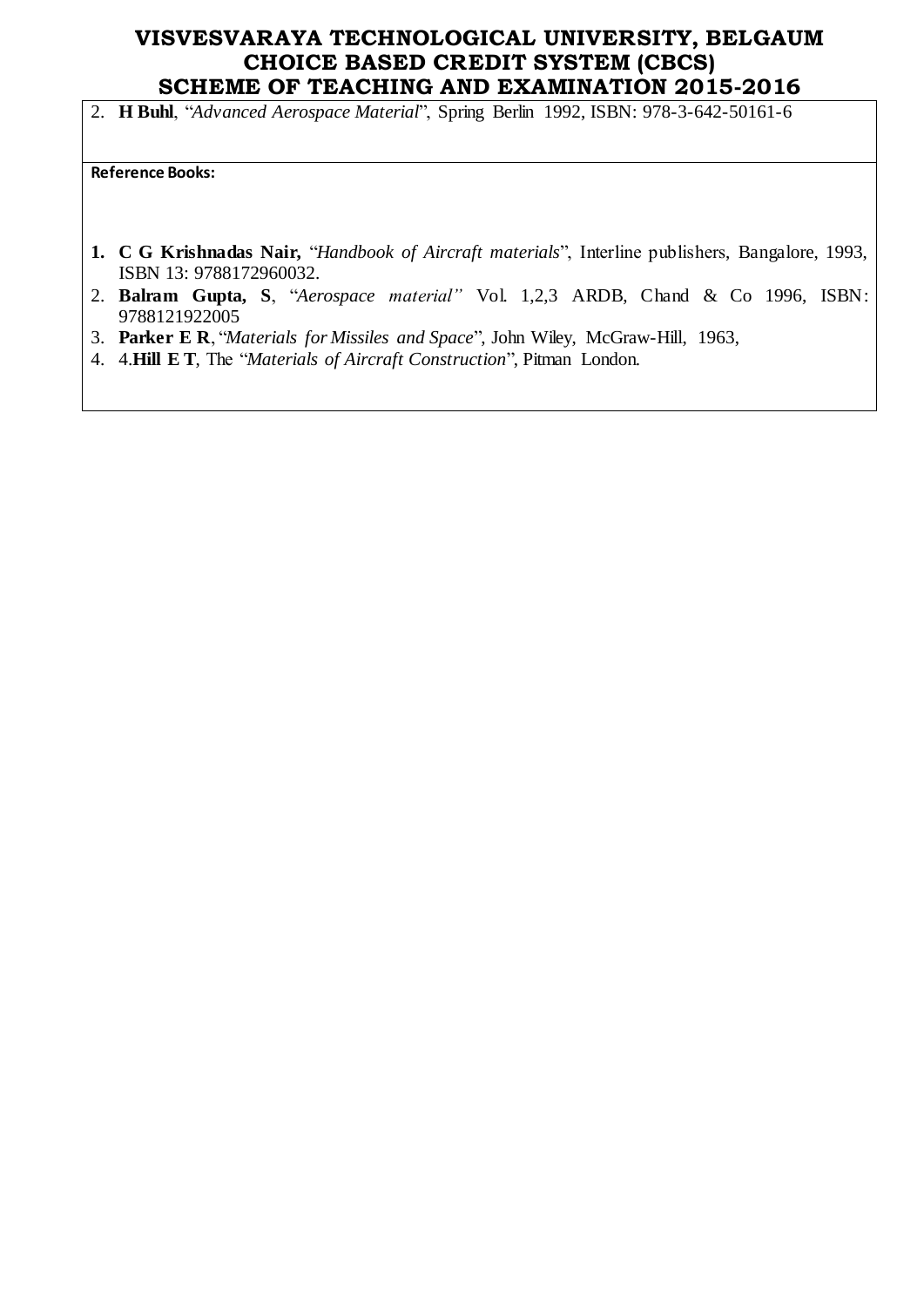### **Turbomachines**

[As per Choice Based Credit System (CBCS) scheme]

SEMESTER – IV

| Subject Code          | <b>15AE46</b> | IA Marks   | 20 |
|-----------------------|---------------|------------|----|
|                       |               |            |    |
| Number of<br>Lecture  | 03            | Exam Hours | 03 |
| Hours/Week            |               |            |    |
|                       |               |            |    |
| Total<br>Number<br>of | 50            | Exam Marks | 80 |
| Lecture Hours         |               |            |    |
|                       |               |            |    |
|                       |               | CREDITS-04 |    |

**Course objectives:** This course will enable students to

- 1. Understand the basics of turbomachines, the energy transfer and energy transformation in them.
- 2. Acquire the knowledge on design of centrifugal and axial turbomachines
- 3. Study hydraulic pumps and turbines.

| <b>Modules</b>                                                                                                                                                                                                                                                                                                                                                                                                                                                                                                                                  | <b>Teaching</b><br><b>Hours</b> | <b>Revised</b><br>Bloom's<br>Taxonomy<br>(RBT) Level |
|-------------------------------------------------------------------------------------------------------------------------------------------------------------------------------------------------------------------------------------------------------------------------------------------------------------------------------------------------------------------------------------------------------------------------------------------------------------------------------------------------------------------------------------------------|---------------------------------|------------------------------------------------------|
| Module-1                                                                                                                                                                                                                                                                                                                                                                                                                                                                                                                                        |                                 |                                                      |
|                                                                                                                                                                                                                                                                                                                                                                                                                                                                                                                                                 | 10 Hours                        | L1, L2                                               |
| Introduction to turbomachines:<br>Classification and parts of a turbo machines; comparison with positive<br>displacement machines; dimensionless parameters and their physical<br>significance; specific speed; illustrative examples on dimensional<br>analysis and model studies.<br>Energy transfer in turbomachines:<br>Basic Euler turbine equation and its alternate form; components of energy<br>transfer; general expression for degree of reaction; construction of velocity<br>triangles for different values of degree of reaction. |                                 |                                                      |
| Module -2                                                                                                                                                                                                                                                                                                                                                                                                                                                                                                                                       | 10 Hours                        | L1, L2, L3, L4                                       |
| <b>Compression process:</b><br>Overall isentropic efficiency of compression; stage efficiency;<br>comparison and relation between overall efficiency and stage efficiency;                                                                                                                                                                                                                                                                                                                                                                      |                                 |                                                      |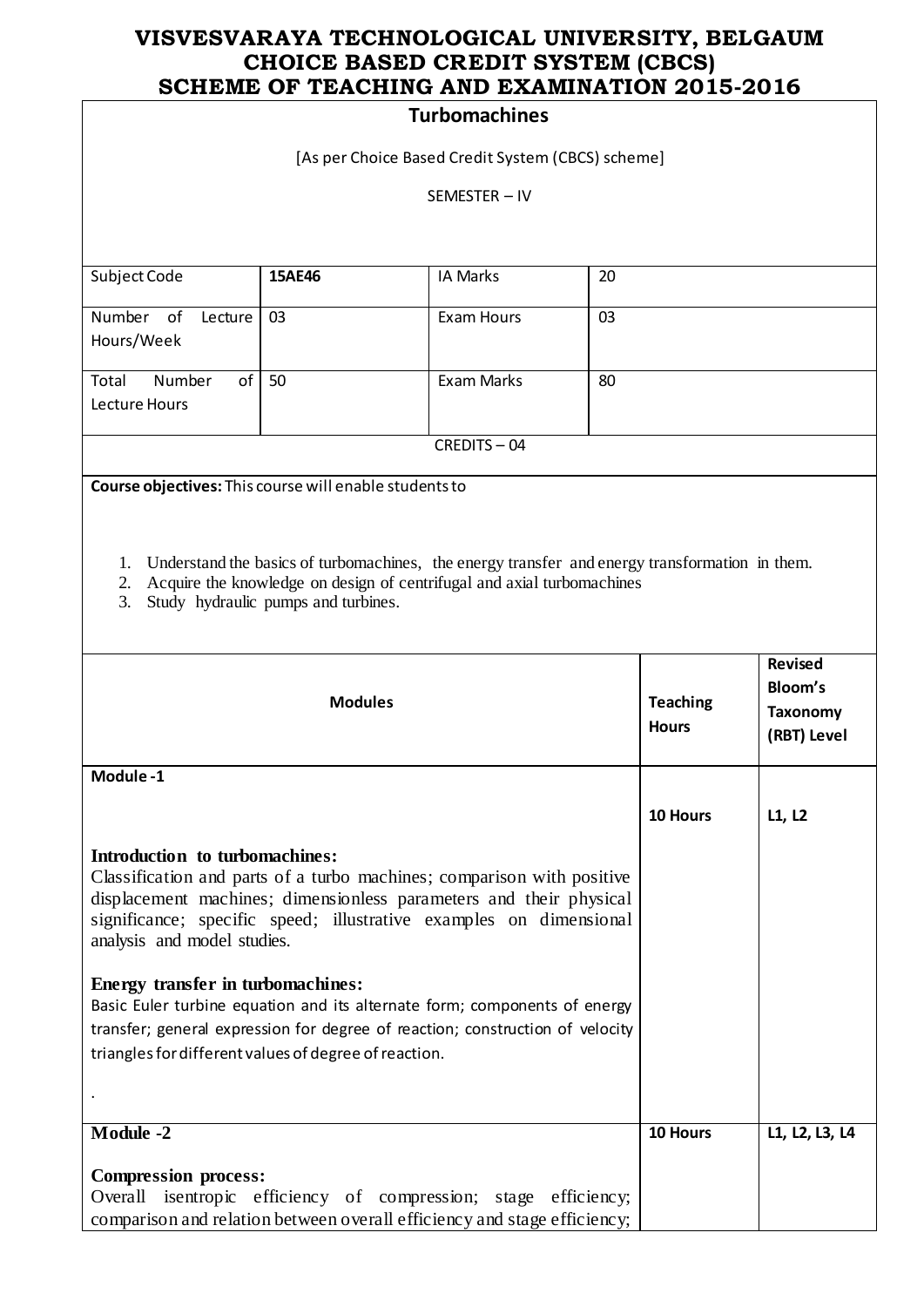| polytropic efficiency; pre heat factor.                                                                                                                                                                                                                                                                                                                                                                                                                            |          |                 |
|--------------------------------------------------------------------------------------------------------------------------------------------------------------------------------------------------------------------------------------------------------------------------------------------------------------------------------------------------------------------------------------------------------------------------------------------------------------------|----------|-----------------|
| <b>Expansion process:</b><br>Overall isentropic efficiency for a turbine; stage efficiency for a turbine;<br>comparison and relation between stage efficiency and overall efficiency,<br>polytropic efficiency; reheat factor for expansion process.                                                                                                                                                                                                               |          |                 |
|                                                                                                                                                                                                                                                                                                                                                                                                                                                                    |          |                 |
| Module-3                                                                                                                                                                                                                                                                                                                                                                                                                                                           | 10 Hours | L1, L2, L3, L4  |
| Design and performance analysis of Centrifugal compressors:<br>Types, design parameters, flow analysis in impeller blades, volutes and<br>diffusers, losses, slip factor, characteristic curves, surging, choking.                                                                                                                                                                                                                                                 |          |                 |
| Construction details.                                                                                                                                                                                                                                                                                                                                                                                                                                              |          |                 |
| Design and performance analysis of axial fans and compressors:<br>Stage velocity diagrams, enthalpy-entropy diagrams, stage losses and<br>efficiency, work done, simple stage design problems, performance<br>characteristics, instability in axial compressors. Construction details.                                                                                                                                                                             |          |                 |
|                                                                                                                                                                                                                                                                                                                                                                                                                                                                    |          |                 |
| Module-4                                                                                                                                                                                                                                                                                                                                                                                                                                                           | 10 Hours | L1, L2, L3, L4  |
|                                                                                                                                                                                                                                                                                                                                                                                                                                                                    |          |                 |
| Design and performance analysis of axial flow turbines: Turbine<br>stage, work done, degree of reaction, losses and efficiency, flow<br>passage; subsonic, transonic and supersonic turbines, multi-staging of<br>turbine; exit flow conditions; turbine cooling<br>Design and performance analysis of radial turbines:<br>Thermodynamics and aerodynamics of radial turbines; radial turbine<br>characteristics; losses and efficiency; design of radial turbine. |          |                 |
| Module -5                                                                                                                                                                                                                                                                                                                                                                                                                                                          | 10 Hours | L1, L2, L3, L4, |
| <b>Hydraulic pumps:</b><br>Centrifugal and axial pumps. Manometric head, suction head, delivery head;                                                                                                                                                                                                                                                                                                                                                              |          | L5              |
| manometric efficiency, hydraulic efficiency, volumetric efficiency, overall<br>efficiency; multi stage pumps. Characteristics of pumps.                                                                                                                                                                                                                                                                                                                            |          |                 |
| <b>Hydraulic turbines:</b>                                                                                                                                                                                                                                                                                                                                                                                                                                         |          |                 |
|                                                                                                                                                                                                                                                                                                                                                                                                                                                                    |          |                 |
| Classification; Module quantities; Pelton wheel, Francis turbine, Kaplan<br>turbine and their velocity triangles. Draft tubes and their function.                                                                                                                                                                                                                                                                                                                  |          |                 |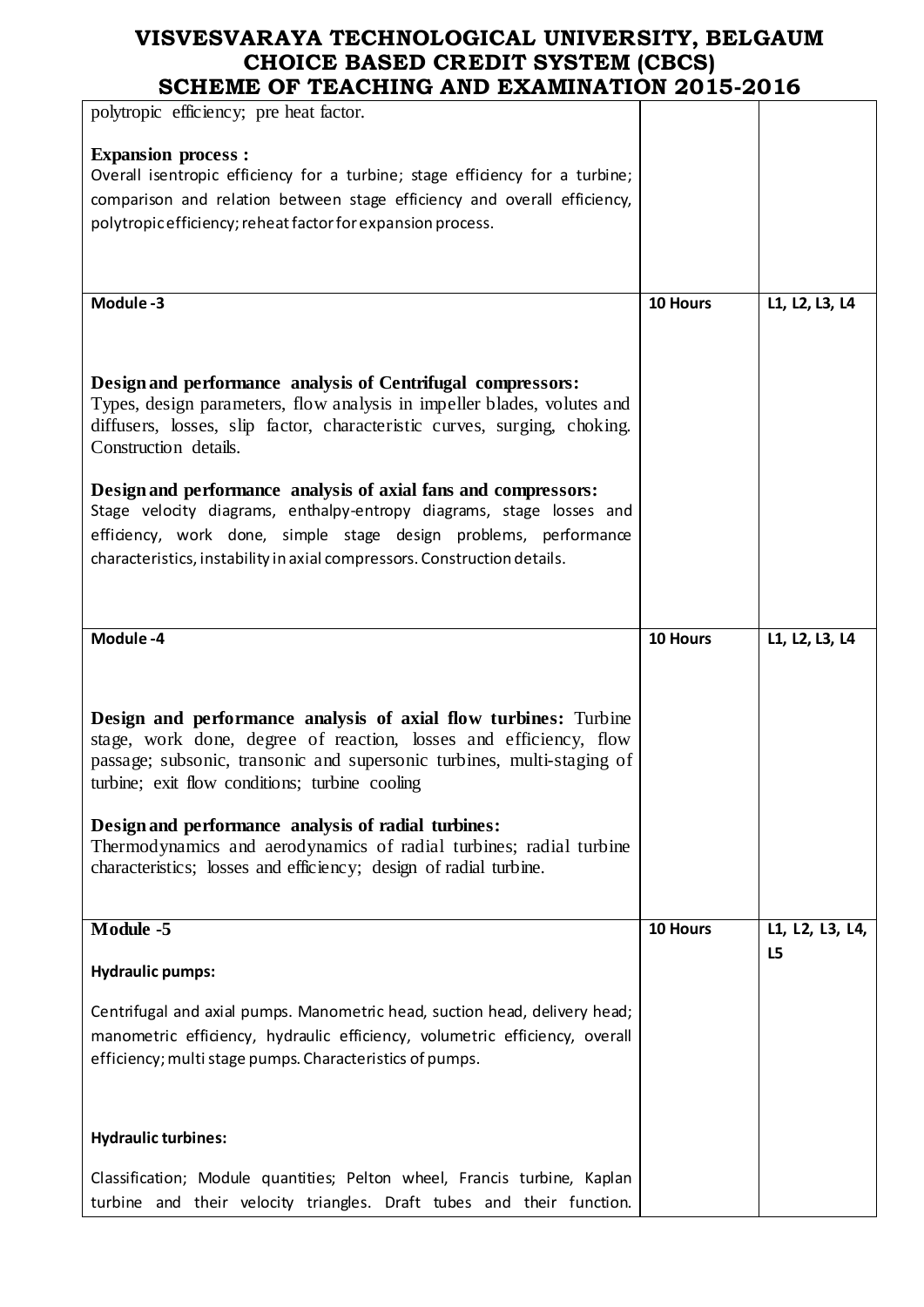Characteristics of hydraulic turbines. **Course outcomes:** After studying this course, students will be able to: 1. Compute the energy transfer and energy transformation in turbomachines. 2. Analyse the design of turbomachine blades. 3. Apply hydraulic pumps and turbines for specific requirements **Graduate Attributes (as per NBA):**  Engineering Knowledge. • Problem Analysis. • Design / development of solutions (partly). • Interpretation of data. **Question paper pattern:** • The question paper will have ten questions. Each full question consists of 16 marks. There will be 2 full questions (with a maximum of four sub questions) from each module. Each full question will have sub questions covering all the topics under a module. The students will have to answer 5 full questions, selecting one full question from each module. **Text Books:** 1. S.M. Yahya, *"Turbines, Compressors & Fans"*, Tata-McGraw Hill Co., 2nd Edition (2002), ISBN 13: 9780070707023. 2. D.G. Shephered, *"Principles of Turbo Machinery"*, The Macmillan Company (1964), ISBN-13: 978-0024096609. **Reference Books:** 

1. V.Kadambi and Manohar Prasad, *"An introduction to Energy conversion, Volume III, Turbo machinery ",* Wiley Eastern Ltd. (1977), ISBN: 9780852264539.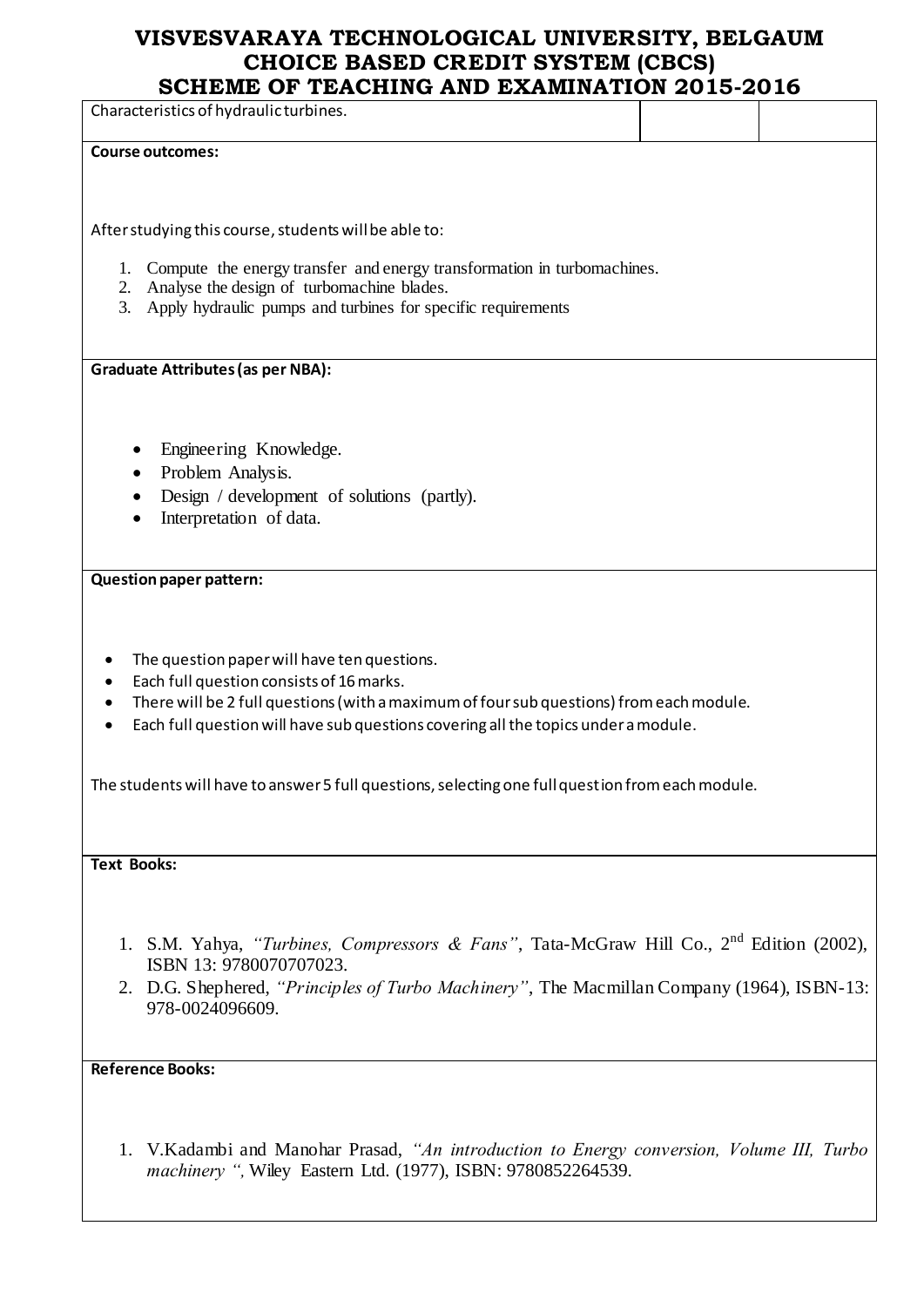### **MATERIAL TESTING LAB**

|                                                                              |                                                                                                                                                   | IVIAIEKIAL IESIIINU LAB |                                                                                                                                                                                 |                       |
|------------------------------------------------------------------------------|---------------------------------------------------------------------------------------------------------------------------------------------------|-------------------------|---------------------------------------------------------------------------------------------------------------------------------------------------------------------------------|-----------------------|
| [As per Choice Based Credit System (CBCS) scheme]                            |                                                                                                                                                   |                         |                                                                                                                                                                                 |                       |
|                                                                              |                                                                                                                                                   | SEMESTER-IV             |                                                                                                                                                                                 |                       |
| Subject Code                                                                 | 15AEL47A                                                                                                                                          | IA Marks                | 20                                                                                                                                                                              |                       |
| Number of<br>Lecture<br>Hours/Week                                           | 03                                                                                                                                                | <b>Exam Hours</b>       | 03                                                                                                                                                                              |                       |
| Number<br>of <sub>l</sub><br>Total<br>Lecture Hours                          | 42                                                                                                                                                | <b>Exam Marks</b>       | 80                                                                                                                                                                              |                       |
|                                                                              |                                                                                                                                                   | CREDITS-04              |                                                                                                                                                                                 |                       |
| Course objectives: This course will enable students to<br>2.<br>experiments. | 1. Understand the relations among materials and their properties.<br>3. Understand the types, advantages and applications of various NDT methods. |                         | Understand the formation, properties and significance of the alloys through different                                                                                           |                       |
|                                                                              |                                                                                                                                                   | <b>MODULES</b>          |                                                                                                                                                                                 | <b>Revised</b>        |
| <b>PART-A: MATERIAL TESTING</b>                                              |                                                                                                                                                   |                         | Bloom's<br><b>Taxonomy</b><br>(RBT) Level                                                                                                                                       |                       |
| 1. Hardness Testing - Vicker's, Brinell, Rockwel                             |                                                                                                                                                   |                         |                                                                                                                                                                                 | L1, L2, L3            |
| 2. Tensile Test                                                              |                                                                                                                                                   |                         |                                                                                                                                                                                 | L1, L2, L3, L4,<br>L5 |
| 3. Flexural Test                                                             |                                                                                                                                                   |                         |                                                                                                                                                                                 | L1, L2, L3, L4,<br>L5 |
| Tensional Test<br>4.                                                         |                                                                                                                                                   |                         |                                                                                                                                                                                 | L1, L2, L3            |
| <b>Impact Test</b><br>5.                                                     |                                                                                                                                                   |                         |                                                                                                                                                                                 | L1, L2, L3            |
| <b>Shear Test</b><br>6.                                                      |                                                                                                                                                   |                         |                                                                                                                                                                                 | L1, L2, L3            |
| 7. Fatigue Test                                                              |                                                                                                                                                   |                         |                                                                                                                                                                                 | L1, L2, L3, L4,<br>L5 |
| <b>PART-B: METALLOGRAPHY</b>                                                 |                                                                                                                                                   |                         |                                                                                                                                                                                 |                       |
|                                                                              | SG iron, Brass, Bronze & metal matrix composites                                                                                                  |                         | 8. Preparation of specimen for metallographic examination of different engineering<br>materials. Identification of microstructures of plain carbon steel, tool steel, gray C.I, | L1, L2, L3            |
| studies of heat-treated samples.                                             |                                                                                                                                                   |                         | 9. Heat treatment: Annealing, normalizing, hardening and tempering of steel. Hardness                                                                                           | L1, L2, L3            |
| different parameters.                                                        |                                                                                                                                                   |                         | 10. To study the wear characteristics of ferrous, non-ferrous and composite materials for                                                                                       | L1, L2, L3            |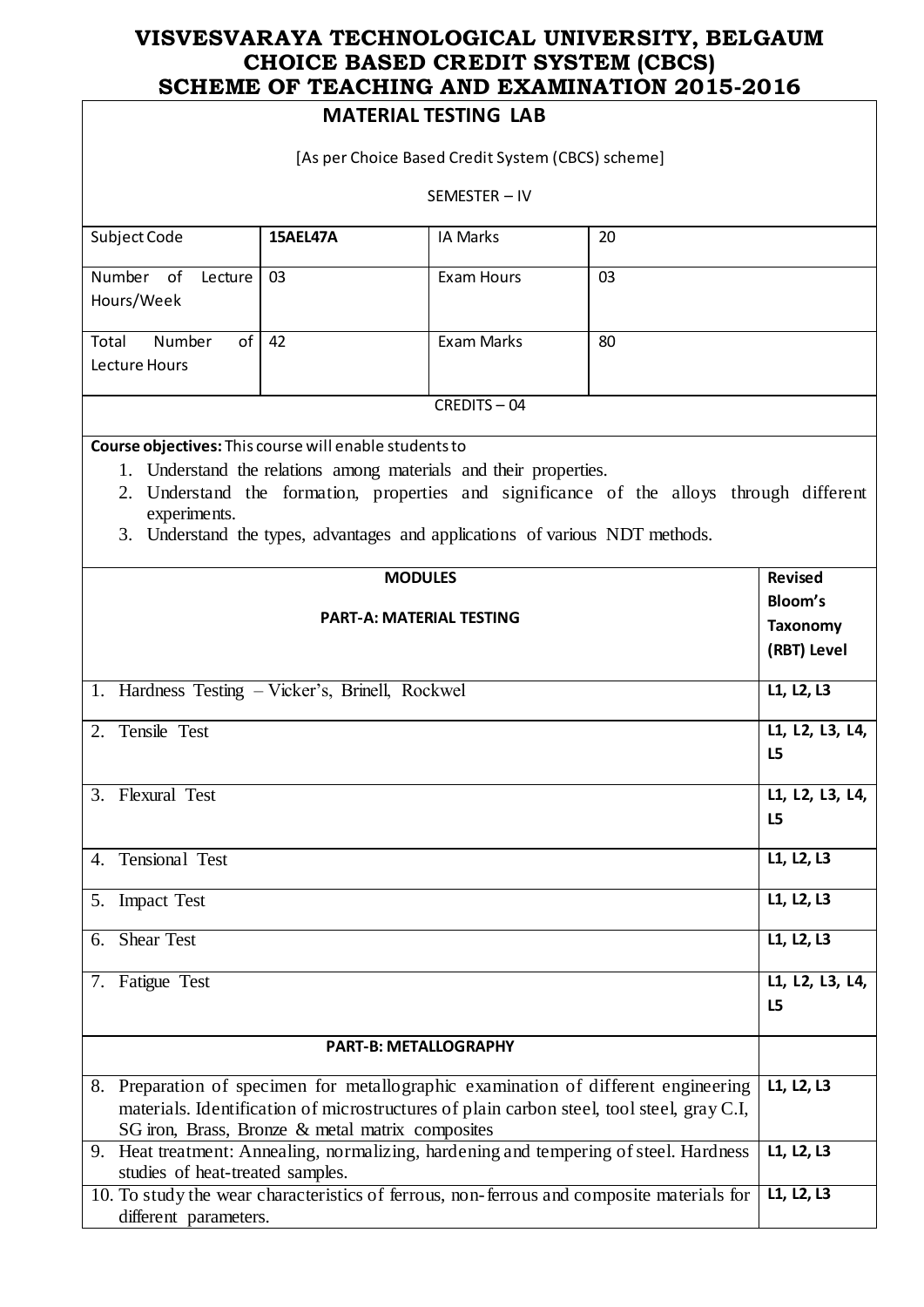| 11. Visual Testing Technique, Dye penetration testing. To study the defects of Cast<br>and Welded specimens.                                                                                                                                                                                                                                                               | L1, L2, L3 |
|----------------------------------------------------------------------------------------------------------------------------------------------------------------------------------------------------------------------------------------------------------------------------------------------------------------------------------------------------------------------------|------------|
| 12. Magnetic Particle Inspection.                                                                                                                                                                                                                                                                                                                                          | L1, L2, L3 |
| 13. Ultrasonic Inspection.                                                                                                                                                                                                                                                                                                                                                 | L1, L2, L3 |
| 14. Eddy Current Inspection                                                                                                                                                                                                                                                                                                                                                | L1, L2, L3 |
| <b>Course outcomes:</b>                                                                                                                                                                                                                                                                                                                                                    |            |
| After studying this course, students will be able to:                                                                                                                                                                                                                                                                                                                      |            |
| 1. Apply the relations among materials and their properties.<br>Differentiate the formation, properties and significance of the alloys through different experiments.<br>2.<br>Understand the different types, advantages and applications of various NDT methods<br>3.                                                                                                    |            |
| <b>Conduct of Practical Examination:</b>                                                                                                                                                                                                                                                                                                                                   |            |
| 1. All laboratory experiments are to be included for practical examination.<br>2. Students are allowed to pick one experiment from the lot.<br>3. Strictly follow the instructions as printed on the cover page of answer script for breakup of<br>marks.<br>4. Change of experiment is allowed only once and 15% Marks allotted to the<br>procedure part to be made zero. |            |
| <b>Scheme of Examination:</b>                                                                                                                                                                                                                                                                                                                                              |            |
| One question from PART A:<br>$1 \times 30 = 30$ Marks                                                                                                                                                                                                                                                                                                                      |            |
| One question from PART B:<br>$1 \times 40 = 40$ Marks                                                                                                                                                                                                                                                                                                                      |            |
| <b>Viva-Voce</b><br>10 Marks<br>$\ddot{\cdot}$                                                                                                                                                                                                                                                                                                                             |            |
| $= 80$ Marks<br><b>Total</b>                                                                                                                                                                                                                                                                                                                                               |            |
|                                                                                                                                                                                                                                                                                                                                                                            |            |
| <b>Graduate Attributes (as per NBA):</b>                                                                                                                                                                                                                                                                                                                                   |            |
| Engineering Knowledge.<br>Problem Analysis                                                                                                                                                                                                                                                                                                                                 |            |

- Problem Analysis.
- Design / development of solutions (partly)
- Interpretation of data.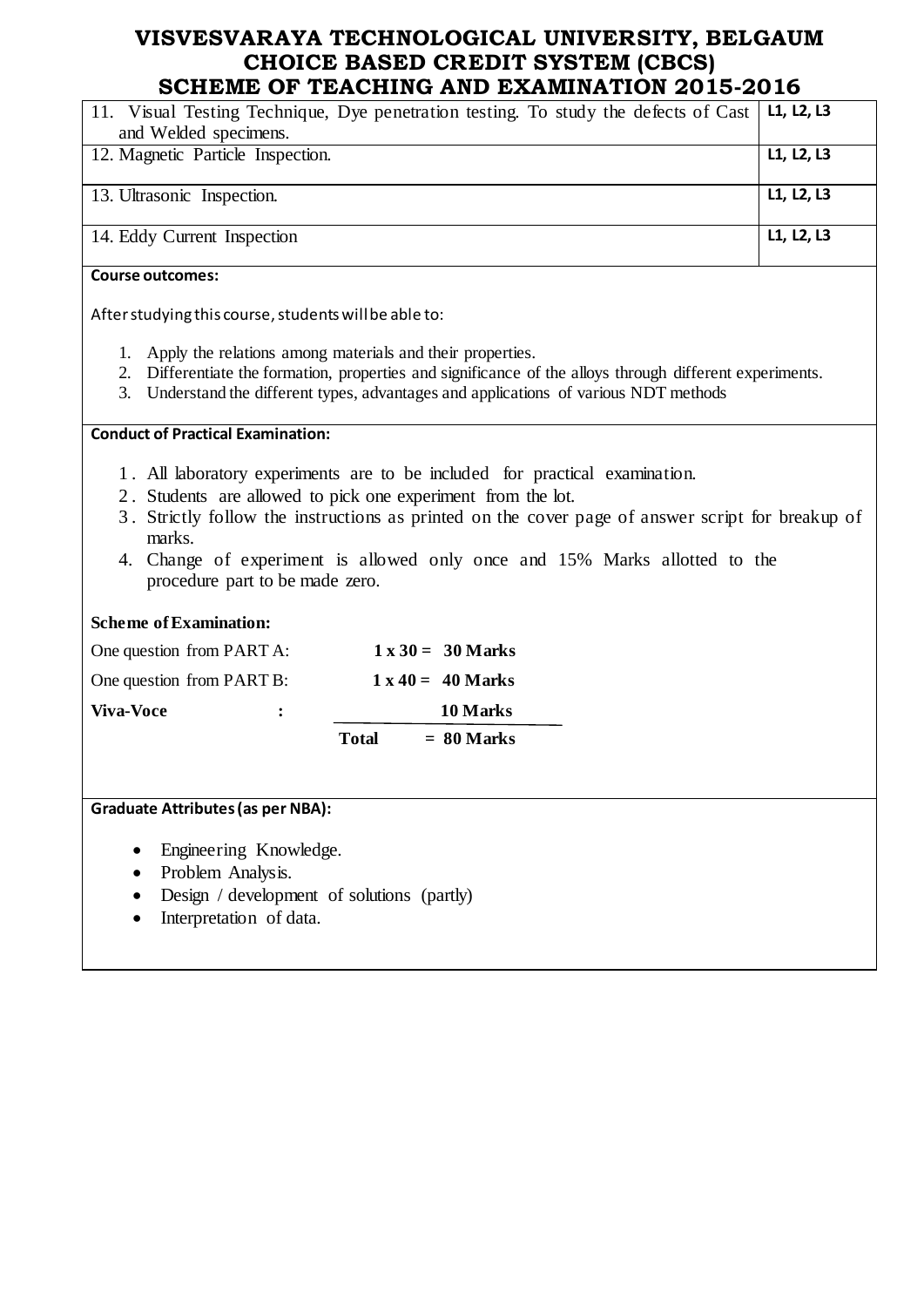| VII <i>dinid</i> VI<br><b>MEASUREMENTS AND METROLOGY LAB</b>                            |                                                                                                                                                                |                   |                       |                                                             |
|-----------------------------------------------------------------------------------------|----------------------------------------------------------------------------------------------------------------------------------------------------------------|-------------------|-----------------------|-------------------------------------------------------------|
| [As per Choice Based Credit System (CBCS) scheme]                                       |                                                                                                                                                                |                   |                       |                                                             |
|                                                                                         |                                                                                                                                                                | SEMESTER-IV       |                       |                                                             |
| Subject Code                                                                            | <b>15AEL47B</b>                                                                                                                                                | <b>IA Marks</b>   | 20                    |                                                             |
| Number<br>of<br>Lecture<br>Hours/Week                                                   | 03                                                                                                                                                             | <b>Exam Hours</b> | 03                    |                                                             |
| of<br>Number<br>Total<br>Lecture Hours                                                  | 42                                                                                                                                                             | Exam Marks        | 80                    |                                                             |
|                                                                                         |                                                                                                                                                                | CREDITS-04        |                       |                                                             |
| Course objectives: This course will enable students to<br>2.<br>3.                      | 1. Learn the concepts of mechanical measurements and metrology<br>Use the concept of accuracy, error and calibration<br>Use the basic metrological instruments |                   |                       |                                                             |
| <b>Modules</b>                                                                          |                                                                                                                                                                |                   |                       | <b>Revised</b><br>Bloom's<br><b>Taxonomy</b><br>(RBT) Level |
| <b>PART-A: MEASUREMENTS</b>                                                             |                                                                                                                                                                |                   |                       |                                                             |
| 1. Calibration of Pressure Gauge                                                        | L1, L2, L3, L4                                                                                                                                                 |                   |                       |                                                             |
| 2. Calibration of Thermocouple                                                          |                                                                                                                                                                |                   |                       | L1, L2, L3, L4                                              |
| 3. Calibration of LVDT                                                                  |                                                                                                                                                                |                   |                       | L1, L2, L3, L4                                              |
| 4. Calibration of Load cell                                                             |                                                                                                                                                                |                   |                       | L1, L2, L3, L4                                              |
| 5. Determination of modulus of elasticity of a mild steel specimen using strain gauges. |                                                                                                                                                                |                   | L1, L2, L3, L4,<br>L5 |                                                             |
|                                                                                         | <b>PART-B: METROLOGY</b>                                                                                                                                       |                   |                       |                                                             |
| 6. Comparison and measurements using vernier caliper and micrometer                     |                                                                                                                                                                |                   | L1, L2, L3, L4        |                                                             |
| 7. Measurement of vibration parameters using vibration setup.                           |                                                                                                                                                                |                   |                       | L1, L2, L3, L4                                              |
| 8. Measurements using Optical Projector / Toolmaker Microscope.                         |                                                                                                                                                                |                   |                       | L1, L2, L3                                                  |
| 9. Measurement of angle using Sine Center / Sine bar / bevel protractor<br>L1, L2, L3   |                                                                                                                                                                |                   |                       |                                                             |
| 10. Measurement of alignment using Autocollimator / Roller set                          |                                                                                                                                                                |                   |                       | L1, L2, L3                                                  |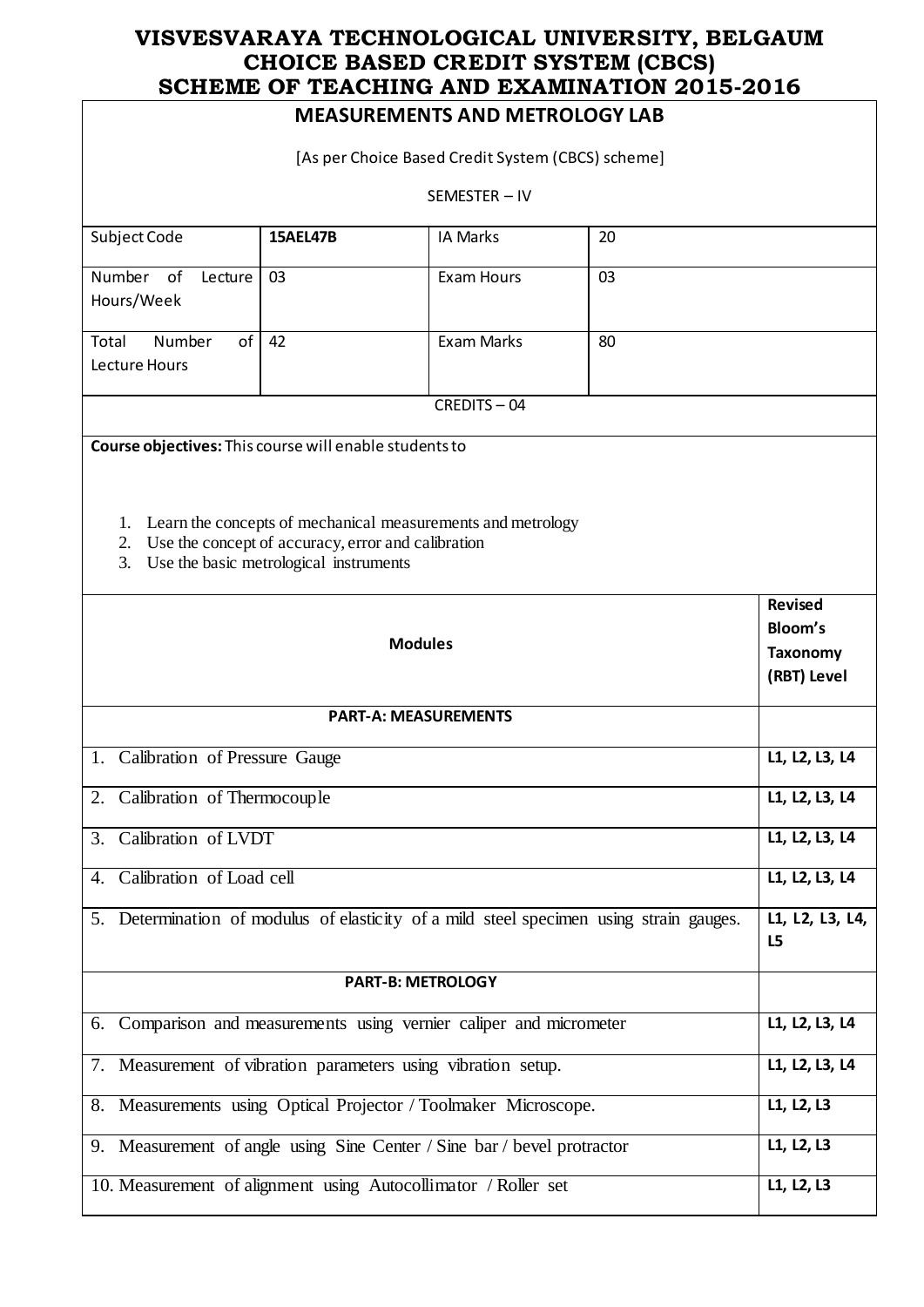| 11. Measurement of Screw thread Parameters using Two-wire or Three-wire method.       | L1, L2, L3 |
|---------------------------------------------------------------------------------------|------------|
| 12. Measurements of Surface roughness, Using Tally Surf/Mechanical Comparator         | L1, L2, L3 |
| 13. Measurement of gear tooth profile using gear tooth vernier /Gear tooth micrometer | L1, L2, L3 |
| 14. Calibration of Micrometer using slip gauges                                       | L1, L2, L3 |

#### **Course outcomes:**

After studying this course, students will be able to:

- 1. Identify and classify different measuring tools related to experiments.
- 2. Identify, define, and explain accuracy, resolution, precision, and some additional terminology.
- 3. Conduct, Analyze, interpret, and present measurement data from measurements experiments.

**Conduct of Practical Examination:**

- 1 . All laboratory experiments are to be included for practical examination.
- 2 . Students are allowed to pick one experiment from the lot.
- 3 . Strictly follow the instructions as printed on the cover page of answer script for breakup of marks.
- 4. Change of experiment is allowed only once and 15% Marks allotted to the procedure part to be made zero.

#### **Scheme of Examination:**

|                           |                      | <b>Total</b> | $= 80$ Marks             |
|---------------------------|----------------------|--------------|--------------------------|
| <b>Viva-Voce</b>          | $\ddot{\phantom{a}}$ |              | 10 Marks                 |
| One question from PART B: |                      |              | $1 \times 40 = 40$ Marks |
| One question from PART A: |                      |              | $1 \times 30 = 30$ Marks |

#### **Graduate Attributes(as per NBA):**

- Engineering Knowledge.
- Problem Analysis.
- Design / development of solutions (partly)
- Interpretation of data.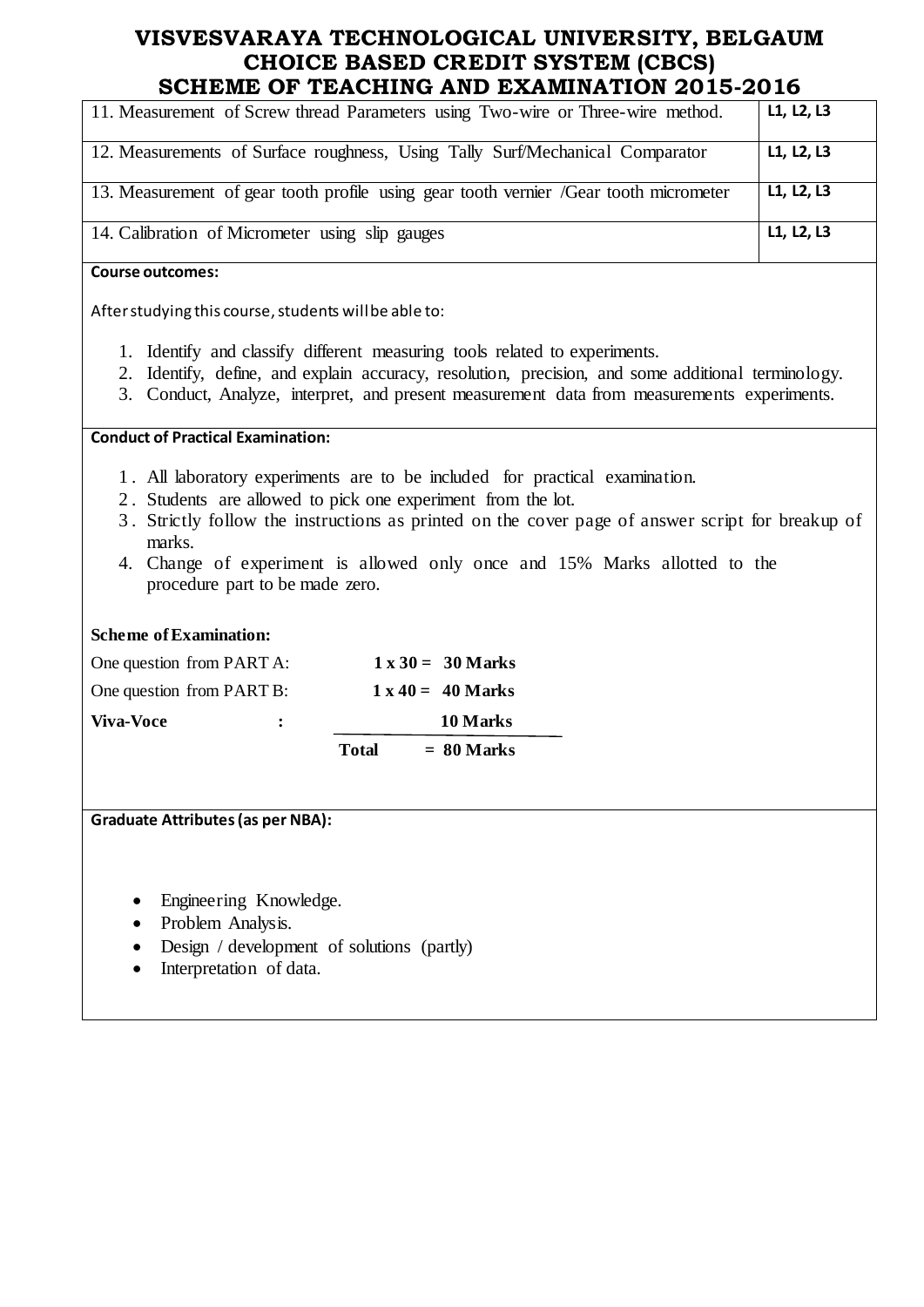# **COMPUTER AIDED AIRCRAFT DRAWING**

|                                                                                                                                                                                                                                  |    | COMPUTER AIDED AIRCRAFT DRAWING                                                                                                                 |                                                                                                           |            |
|----------------------------------------------------------------------------------------------------------------------------------------------------------------------------------------------------------------------------------|----|-------------------------------------------------------------------------------------------------------------------------------------------------|-----------------------------------------------------------------------------------------------------------|------------|
| [As per Choice Based Credit System (CBCS) scheme]                                                                                                                                                                                |    |                                                                                                                                                 |                                                                                                           |            |
|                                                                                                                                                                                                                                  |    | SEMESTER-IV                                                                                                                                     |                                                                                                           |            |
| Subject Code<br><b>15AEL48</b><br><b>IA Marks</b><br>20                                                                                                                                                                          |    |                                                                                                                                                 |                                                                                                           |            |
| Number of<br>Lecture<br>Hours/Week                                                                                                                                                                                               | 03 | <b>Exam Hours</b>                                                                                                                               | 03                                                                                                        |            |
| Number<br>of<br>Total<br>Lecture Hours                                                                                                                                                                                           | 42 | Exam Marks                                                                                                                                      | 80                                                                                                        |            |
|                                                                                                                                                                                                                                  |    | CREDITS-04                                                                                                                                      |                                                                                                           |            |
| Course objectives: This course will enable students to                                                                                                                                                                           |    |                                                                                                                                                 |                                                                                                           |            |
| 1.<br>2.<br>3.                                                                                                                                                                                                                   |    | Understand and interpret drawings of machine and aircraft components<br>Familiarize with standard components and their assembly of an aircraft. | Prepare assembly drawings either manually or by using standard CAD packages.                              |            |
| <b>Modules</b>                                                                                                                                                                                                                   |    |                                                                                                                                                 | <b>Revised</b><br>Bloom's<br><b>Taxonomy</b><br>(RBT) Level                                               |            |
|                                                                                                                                                                                                                                  |    | <b>PART A</b>                                                                                                                                   |                                                                                                           |            |
| 1. Sections of Solids: Sections of Pyramids, Prisms, Cubes, Tetrahedrons, Cones and Cylinders<br>resting only on their bases (No problems on axis indinations, spheres and hollow solids). True<br>shape of sections.            |    |                                                                                                                                                 | L1, L2, L3, L6                                                                                            |            |
|                                                                                                                                                                                                                                  |    |                                                                                                                                                 | 2. Orthographic Views: Conversion of pictorial views into orthographic projections of simple   L1, L2, L3 |            |
|                                                                                                                                                                                                                                  |    |                                                                                                                                                 | machine parts with or without section. (Bureau of Indian Standards conventions are to be                  |            |
| followed for the drawings) Hidden line conventions. Precedence of lines.                                                                                                                                                         |    | <b>PART B</b>                                                                                                                                   |                                                                                                           |            |
| 3. Thread Forms: Thread terminology, sectional views of threads. ISO Metric (Intemal &<br>External) BSW (Internal & External) square and Acme. Sellers thread, American Standard<br>thread.                                      |    |                                                                                                                                                 | L1, L2, L3                                                                                                |            |
| 4. Fasteners: Hexagonal headed bolt and nut with washer (assembly), square headed bolt and                                                                                                                                       |    |                                                                                                                                                 | L1, L2, L3                                                                                                |            |
| nut with washer (assembly) simple assembly using stud bolts with nut and lock nut. Flanged                                                                                                                                       |    |                                                                                                                                                 |                                                                                                           |            |
| nut, slotted nut, taper and split pin for locking, counter sunk head screw, grub screw, Allen<br>screw.                                                                                                                          |    |                                                                                                                                                 |                                                                                                           |            |
| 5. Keys & Joints:                                                                                                                                                                                                                |    |                                                                                                                                                 |                                                                                                           | L1, L2, L3 |
| Parallel key, Taper key, Feather key, Gibhead key and Woodruff key                                                                                                                                                               |    |                                                                                                                                                 |                                                                                                           |            |
| 6. Riveted Joints: Single and double riveted lap joints, butt joints with single/double cover<br>straps (Chain and Zigzag, using snap head rivets). Cotter joint (socket and spigot), knuckle joint<br>(pin joint) for two rods. |    |                                                                                                                                                 | L1, L2, L3                                                                                                |            |
| 7. Couplings:                                                                                                                                                                                                                    |    |                                                                                                                                                 |                                                                                                           | L1, L2, L3 |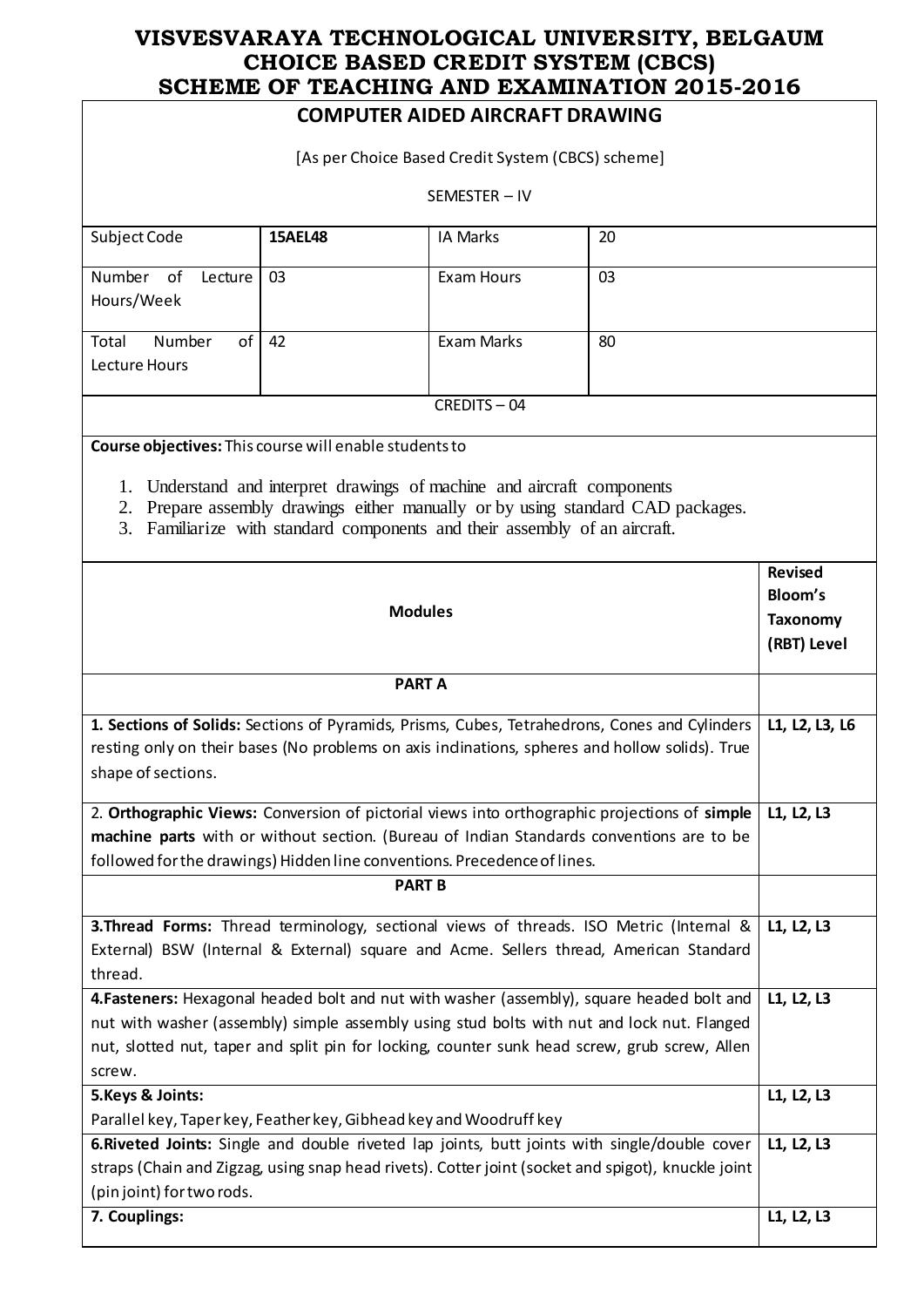| Split Muff coupling, protected type flanged coupling, pin (bush) type flexible coupling, |                 |
|------------------------------------------------------------------------------------------|-----------------|
| Oldham's coupling and universal coupling (Hooks' Joint)                                  |                 |
|                                                                                          |                 |
| <b>PART C</b>                                                                            |                 |
|                                                                                          |                 |
| 8. Design of propeller and hub assembly                                                  | L1, L2, L3      |
| 9. Design of wing assembly                                                               | L1, L2, L3      |
| 10. Design of fuselage assembly                                                          | L1, L2, L3      |
| 11. Design of Engine Mounts                                                              | L1, L2, L3      |
| 12. Design of main rotor blade assembly of helicopter                                    | L1, L2, L3, L4, |
|                                                                                          | L5, L6          |
| 13. Design of UAV assembly                                                               | L1, L2, L3, L4, |
|                                                                                          | L5, L6          |
|                                                                                          |                 |
| 14. Design of Landing Gear Assembly                                                      | L1, L2, L3, L4, |
|                                                                                          | L5, L6          |
|                                                                                          |                 |

#### **Course outcomes:**

After studying this course, students will be able to:

- 1. Distinguish drawings of machine and aircraft components
- 2. Identify assembly drawings either manually or by using standard CAD packages.
- 3. Practise with standard components and their assembly of an aircraft..

#### **Conduct of Practical Examination:**

#### **Internal Assessment: 20 Marks**

Sketches shall be in sketch books and drawing shall be drawn through the use of software on A3/A4 sheets. Sketch book and all the drawing printouts shall be submitted.

Scheme of Evaluation for Internal Assessment (20 Marks)

(a) Class work (Sketching and Computer Aided Aircraft Drawing printouts in A4/A3 size sheets): 10Marks.

(b) Internal Assessment test in the same pattern as that of the main examination (Better of the two Tests): 10 marks.

#### **Scheme of Examination:**

Two questions are to be set from each Part-A, Part-B and Part-C.

Student has to answer one question each from Part A and Part B for 15 marks each and one question from Part C for 50 marks.

| i.e. |       | Part A $1 \times 15 = 15$ Marks |
|------|-------|---------------------------------|
|      |       | Part B $1 \times 15 = 15$ Marks |
|      |       | Part C $1 \times 50 = 50$ Marks |
|      | Total | $= 80$ Marks                    |

### INSTRUCTION FOR COMPUTER AIDED AIRCRAFT DRAWING (**15AEL48**) EXAMINATION

1. There is no restriction of timing for sketching/ computerization of solutions. The total duration is 3 hours.

2. It is desirable to do sketching of all the solutions before computerization.